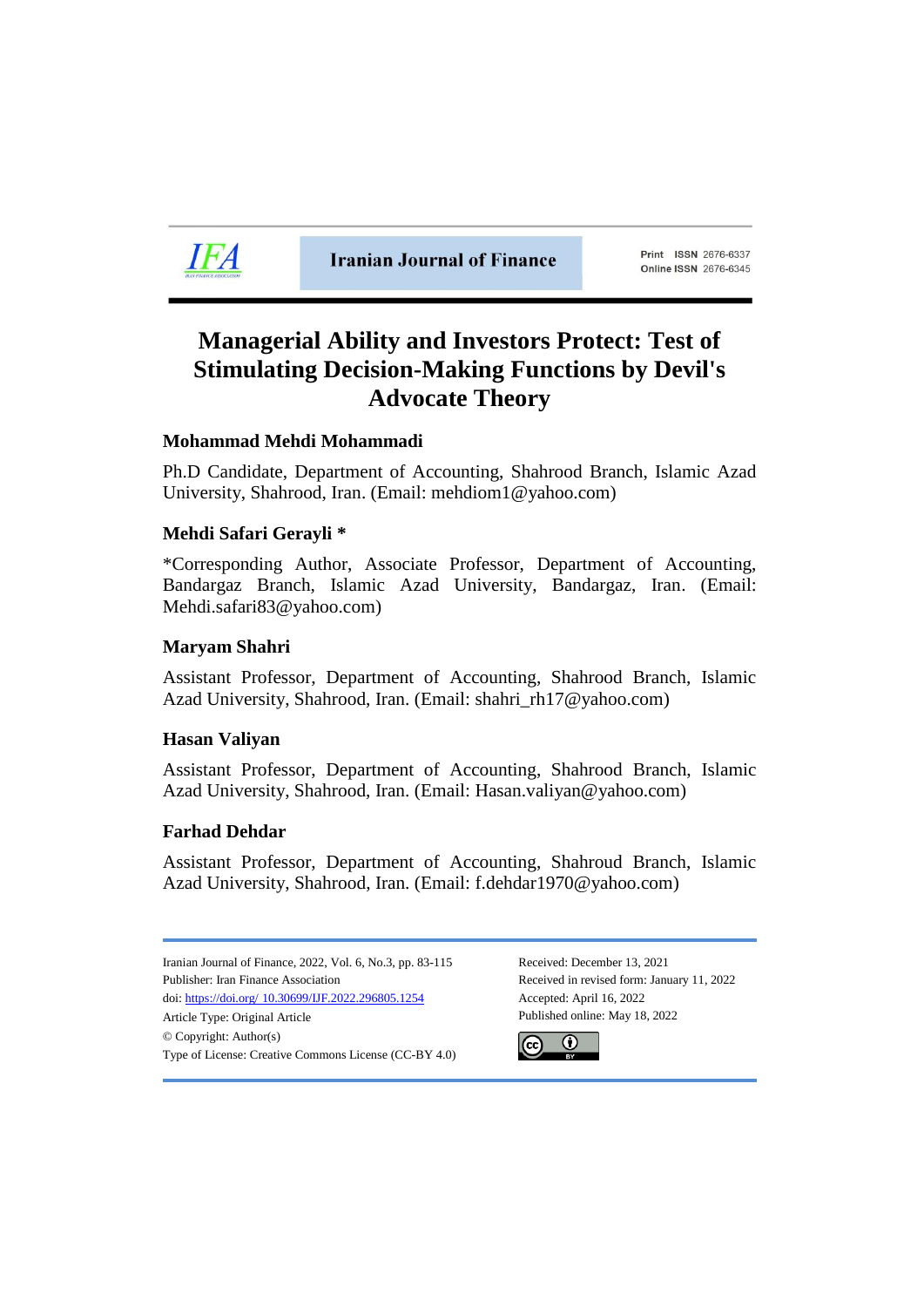## **Abstract**

The efforts of the developers of capital market laws and regulations over the past years have been aimed at increasing the level of information transparency to create more symmetry between companies and shareholders so that they can be more attractive to investors to invest in the stock market. But given the interplay of individual characteristics of corporate decision-makers with the interests of shareholders and investors, it seems that focusing on behavioral functions in the area of promoting managerial ability can more effectively lead to increased protection of shareholder interests. The purpose of this study is to investigate the effect of management ability on the protection of investors based on the development of the theory of the devil's advocate. Therefore, the present study, using the structural equation modeling approach and partial least squares analysis (PLS), while fitting the model's desirability, examined the impact of management ability on protecting investors. In this study, in order to measure the in-field variable, ie protection of shareholders' interests, a researcher-made questionnaire was created through meta-analysis with the participation of 15 research experts. Then the criterion of Demirjan et al (2013) was used to measure managerial ability as an exogenous variable in partial least squares analysis. The researcher-made questionnaire was sent to 142 CEOs of companies listed on the Tehran Stock Exchange, and finally, after many follow-ups, 105 questionnaires were completed and returned and used as a final sample for analysis. After ensuring the acceptable fit of the measurement and structural models of the research, according to the theory of the devil's advocate, the results showed that the ability of management has a positive and significant effect on protecting the investors. Managerial ability, as one of the specialized decision-making capacities, puts the company on the path of effective interaction with stakeholders and provides the ground for investors to Protect in companies' priorities to gain their trust.

**Keywords:** Management Ability; Protection of investors; The Devil's Advocate Theory.

# **Introduction**

The field of management in representative companies must be accompanied by special features and capabilities to have effective capacities to attract more investment to develop the plans and projects of the company, but also have the necessary capabilities to implement strategies, that the board of directors or the ownership of the company expect (Mehrani et al., 2020). However, these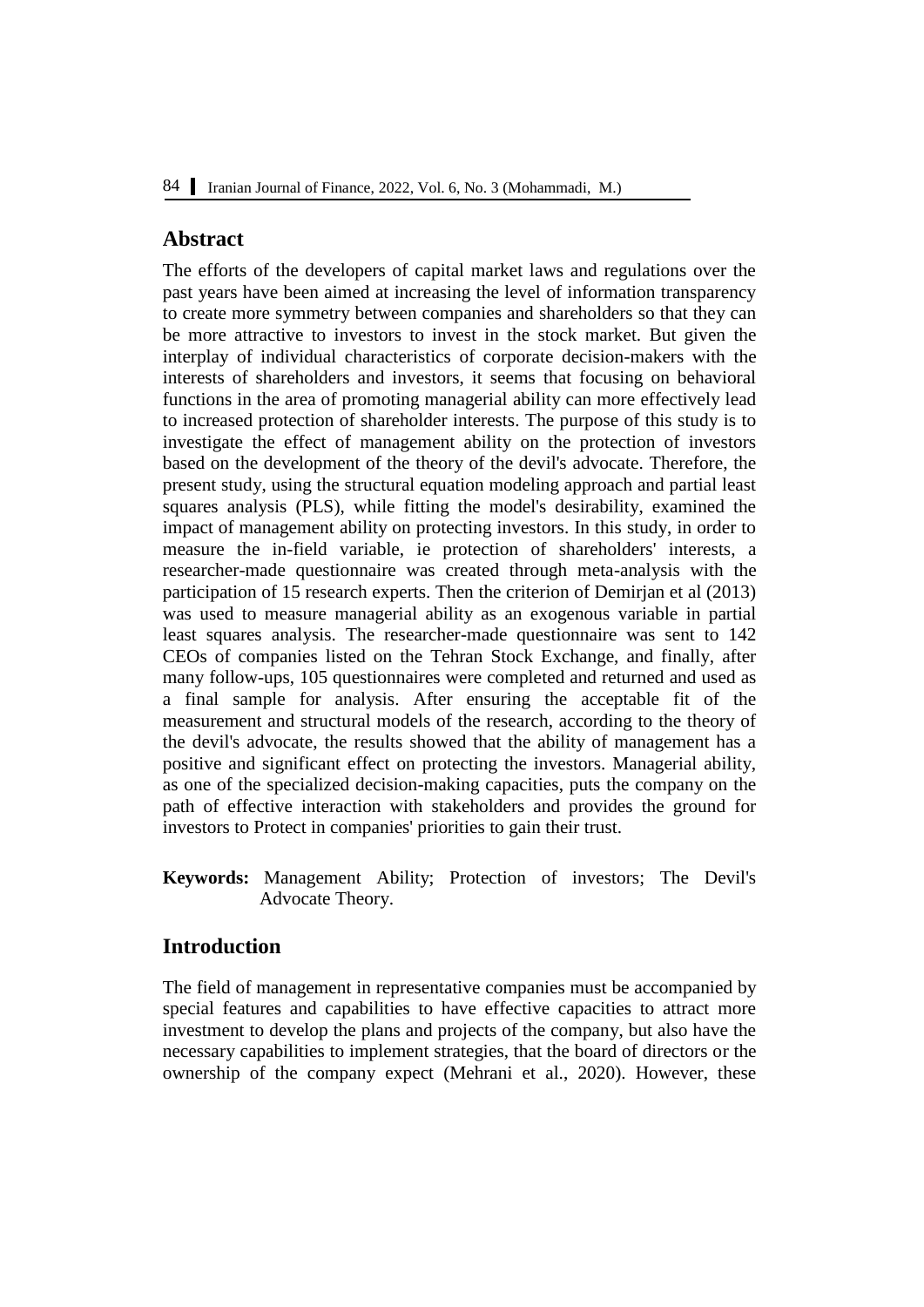characteristics have become known in the financial literature over the past few years with the beginning of research by Demerjian et al (2013) on the ability to manage. In fact, since capable managers have sufficient knowledge and their judgments and estimates are efficient, so they can use the resources of the organization in order to achieve the maximum goals of stakeholders properly (Nazaripour and Maghsoudpour, 2020).

In addition, the role of managerial ability can reduce the risk of poor performance and the risk of bankruptcy of the company. Managerial ability also has a confirmatory effect on the value of the company, which medians that regulatory bodies generally focus on companies without capable managers due to limited facilities and time. Therefore, the managerial ability is expected to reduce the likelihood of more detailed investigations and punishment by regulatory agencies (Chemmanur & Paeglis, 2005). On the other hand, according to signaling theory, capable managers not only do not want to obscure and complicate their desired performance but also publish more readable and comprehensible financial reports in order to inform investors and financial analysts of their desired performance and capabilities (Kharouf et al 2020; Hasan, 2017).

In a way, companies with capable managers are less likely than other companies to obscure the performance of their reality (Andreou et al., 2017) because they value preservation for stakeholders in the company's performance path is important and respected. But it is always assumed that do managers tend to expose their poor performance in decision making while exposing their positive performance points? Ambiguous management theory states that it is not far-fetched to assume that managers tend to communicate information to stakeholders in the event of poor performance while complicating the information analysis process, they delay reactions to poor performance of managers (Ajina et al., 2015). Thus, lower-performing managers are often too weak to protect the interests of shareholders through the vague and complex disclosure of information. In fact, stakeholders, including investors, shareholders and analysts, place great value on financial quality, transparency and reliability.

Under these circumstances, they receive management inability as a negative signal and with the occurrence of mass behaviors, they may face difficulties in attracting liquidity to advance the developed strategies (Bodaghi et al., 2020). In fact, the lack of managerial ability as one of the effective factors in reducing the protection of investors will reduce the trust of external stakeholders in the company, and pave the way for increased risk and asymmetry in information, in which case the competitive credibility of the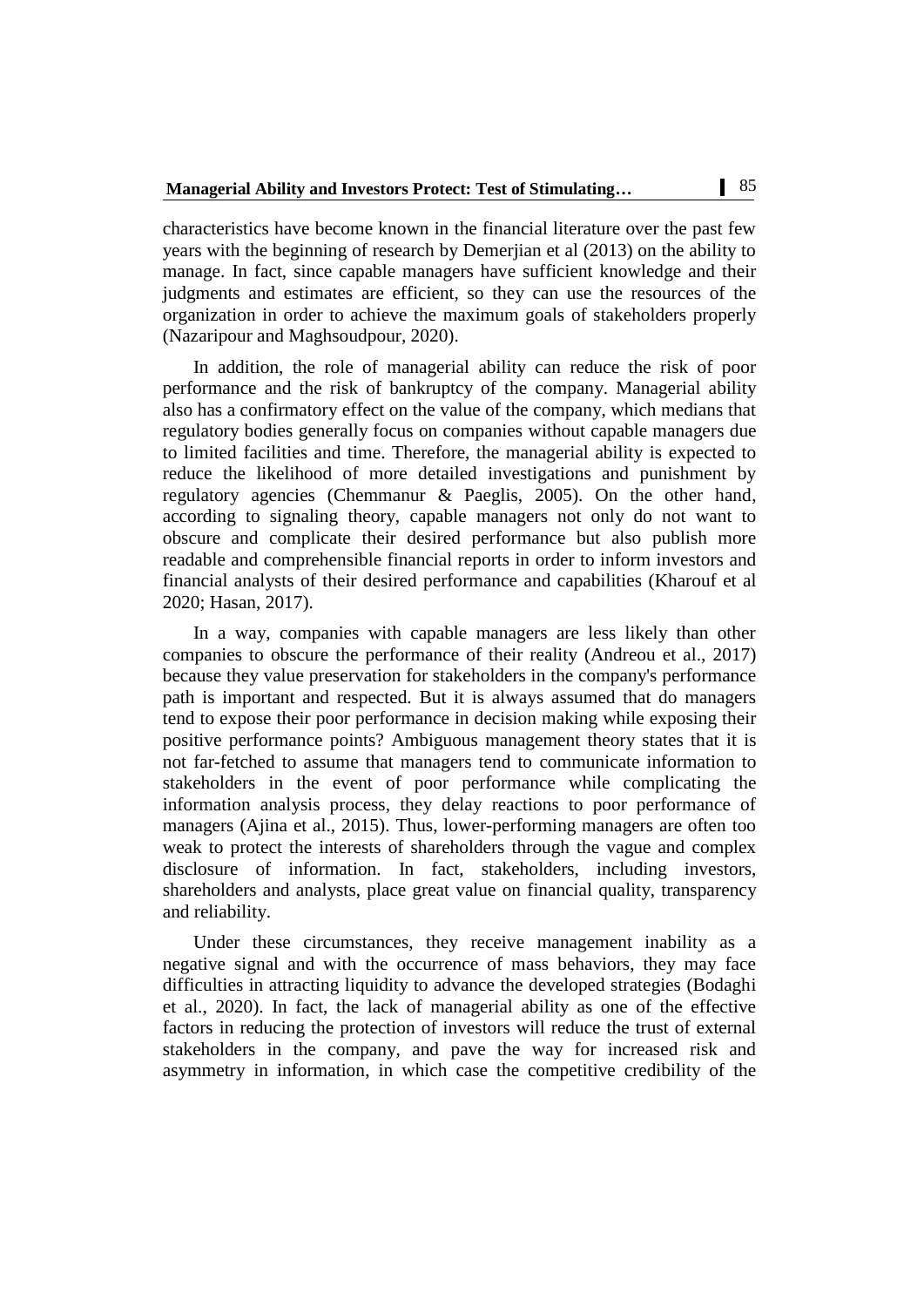company is also questioned (Foroghi & Sakiani, 2016). Understanding the importance of managerial ability in protecting shareholders 'interests, this study seeks to answer the question of how it can develop the level of managerial ability to protect shareholders' interests through regulatory and operational strategies, because, as mentioned, the protection of investors is the axis of effective development of companies' interaction with investors and shareholders, which can become a company's social brand against stakeholders in terms of disclosing the company's operating realities (Mirzayee et al., 2020). The theory of the devil's advocate is considered one of the emerging theories in the field of organizational behavior that is used by upstream monitoring units in companies to stimulate the interactive actions of managers as decisionmakers at the top of an organizational pyramid.

According to this theory, the devil's advocate is an individual or a group of individuals who constantly make specific arguments about the decisions made. And by taking positions that do not necessarily conform to existing norms, they seek to motivate them to make more effective decisions in the short term and to develop managerial capabilities in the long term (Kreilkamp et al., 2020). In other words, the continuation of this process leads to the formation of a cycle in which managerial weaknesses are highlighted, and managers always try to turn these challenges into an opportunity to develop their managerial capabilities. Using this positive conflict-based technique can enhance the level of protection of investors by reducing the risks associated with doing business (London, 2010). Since the board of directors is responsible for selecting and supervising the actions of the CEOs of the companies, using this technique will be able to direct the management functions toward the protection of the investors. In other words, since the board of directors discusses the company's major decisions with the directors, the use of this technique can, while creating conflict, help the managers to increase their managerial capabilities in order to adhere to the protection of investors. Therefore, relying on the issues raised, the importance of this research in Iran can be discussed from both research and applied perspectives.

From a research perspective, it should be noted that most of the research conducted in the field of managerial ability, such as the research of Yan et al (2021); Bradley and Sun (2021); Chen and Chen (2020); Rashidi (2020) and Jabbarzadeh Kangarluie and Radi (2019), it has sought to quantitatively examine the relationship between this variable and other variables in the financial field, and less research has sought to link the relationship between quantitative and qualitative characteristics to the effect of managerial ability on protecting shareholders' interests to develop theories related to behavioral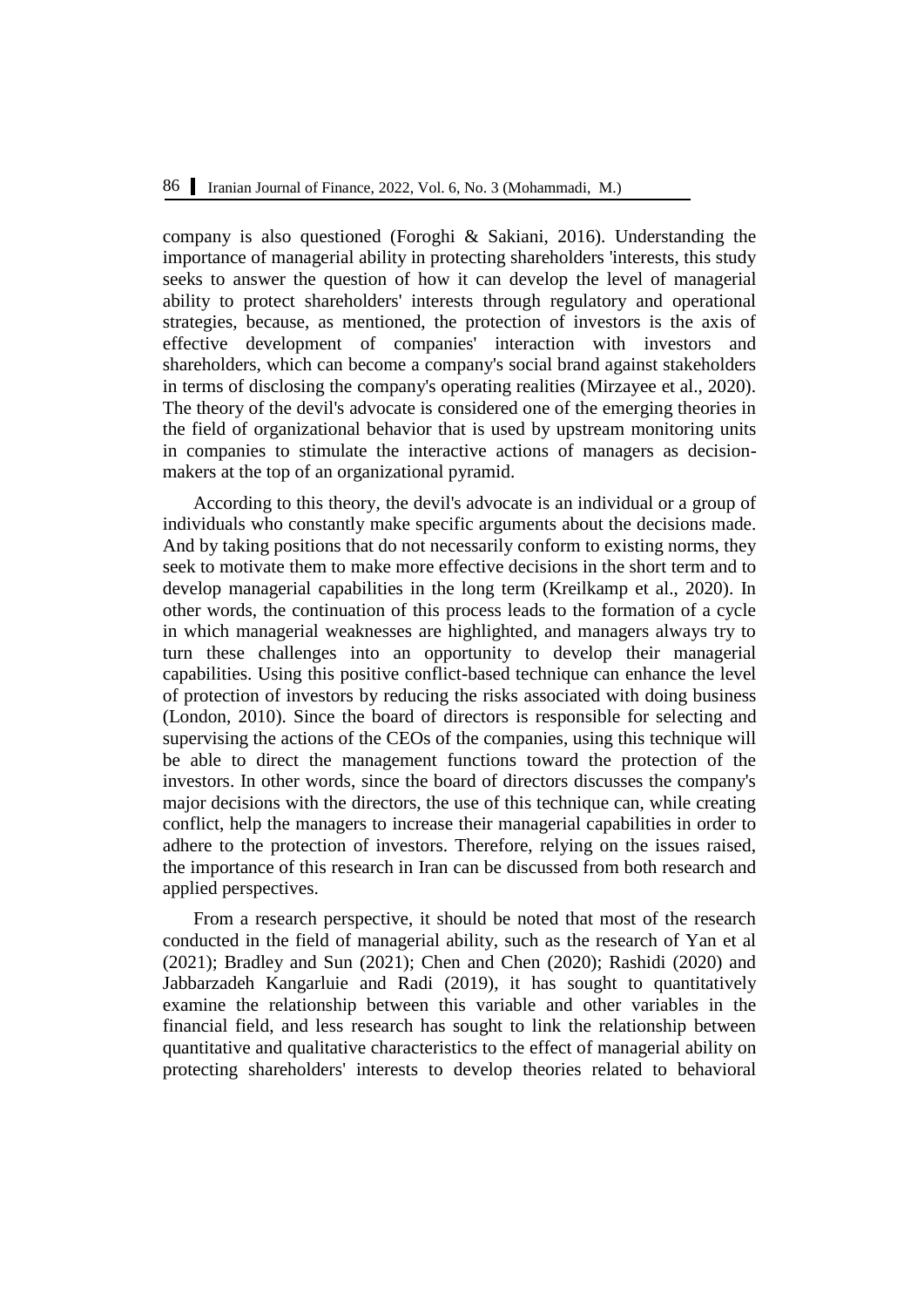sciences in accounting from a practical point of view, it should be noted that in Iran, over time, along with improving the level of operational transparency, many efforts have been made to improve the performance of the company and managers against stakeholders, including the Corporate Governance Law of 2007; Publication of internal control report in 2012; Establishment of an audit committee in 2011 and, most importantly, the ranking of companies in terms of the quality of disclosure in 2014.

But despite these regulatory and institutional changes, there are still frequent reports of financial misconduct; Fraud and corruption in capital market companies bring to mind the lack of oversight in protecting the investors. A point that may require focusing on the structural and managerial dimension of companies, in order to enhance the level of operational transparency by encouraging managers to move in the direction of adhering to the protection of the interests of shareholders and investors. Therefore, the purpose of this study is to investigate the ability to manage and protect the interests of shareholders based on the development of the theory of devil's advocate in the Iranian capital market.

### **Literature Review**

In this section, in line with the research variables, an attempt is made to present the theories related to them and then to develop the research hypothesis in order to strengthen the theoretical support for testing the research hypothesis.

### **Managerial Ability**

For many years, business research has focused on the abilities of managers and how well-qualified individuals can improve the quality of companies' decisions and operations in an economic market and have favorable economic consequences for shareholders (Gan and Park, 2018). A number of past studies have believed that managers' past experiences and assessing the level of their past performance, along with receiving their rewards, can be considered appropriate criteria for assessing managerial competence (Krishnan and Wang, 2015). Theoretical arguments in line with empirical evidence present a set of factors as a background for managerial ability, which can play a decisive role in creating a positive relationship between the individual characteristics of the manager and the company's performance (Baik et al 2011; Banker et al 2013; Carter et al 2010; Chang et al 2010; Rajgopal et al 2006). The three factors underlying the framework are the common denominator of the above research in terms of managerial ability.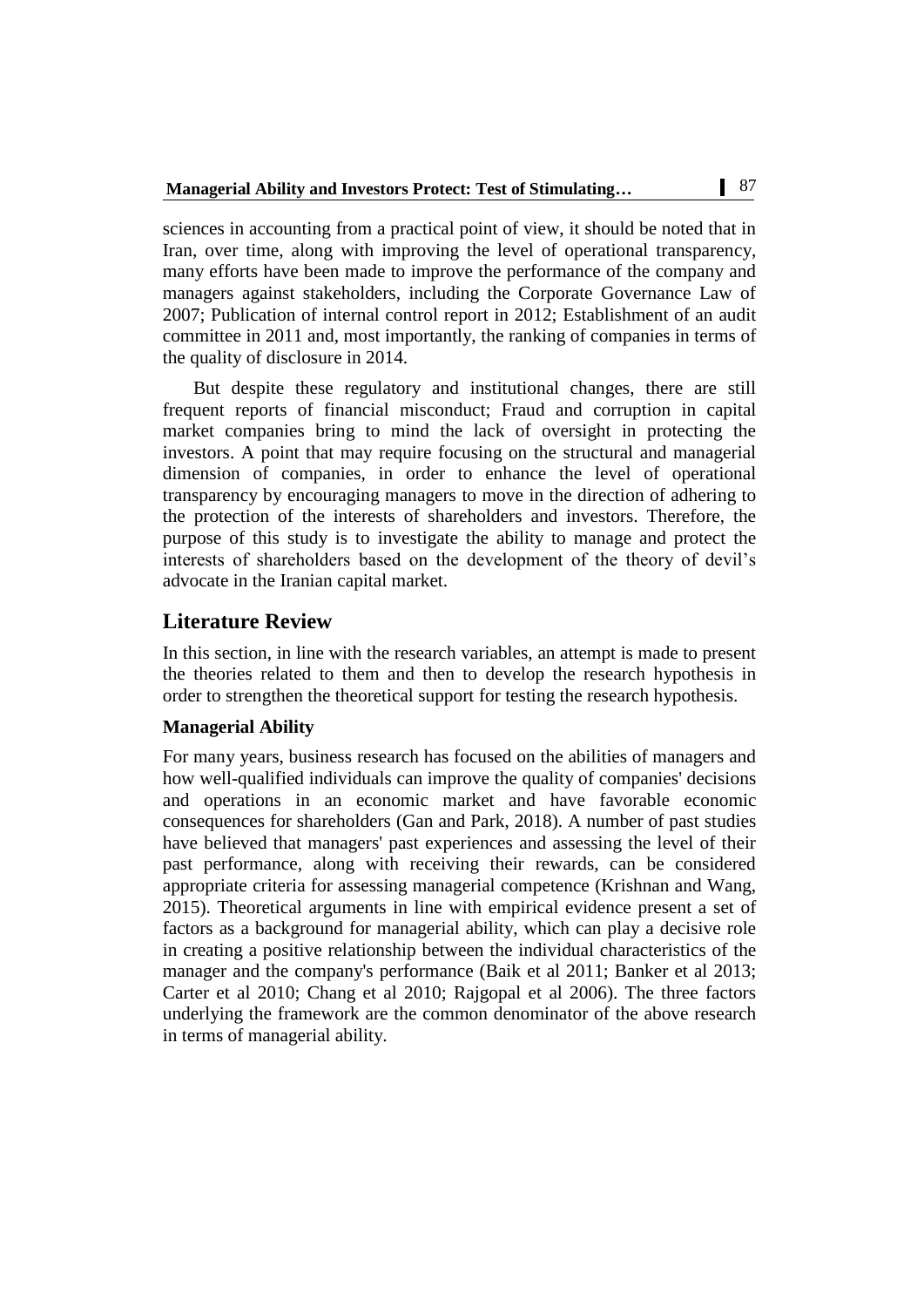

Figure 1. Adaptation framework of the background of managerial ability

For example, using firm performance and rewards as an indicator of managerial ability, Chang et al (2010) showed that the stock market reacts negatively to the firm's past performance and managerial salary, and the firm's good performance in the past and payments. The above leads to a better job market for the manager. Reputation is another indicator that can be a good measure of a manager's ability and competence (Baik et al., 2011; Francis et al., 2008; Milbourn, 2003). The reputation of the manager not only in the field of performance but also in terms of professional knowledge such as research and scientific activities can be a criterion for better understanding the performance of managers. For example, Milbourn (2003) found that there is a positive relationship between CEO reputation and stock-based payments through the presentation of a model and experimental tests. Capable managers provide not only information but also high-quality information to the market. Proportion is another important part of the background of managerial ability, which refers to the proportionality of individual characteristics with managerial characteristics.

The point is that Setayesh and Karimipoor (2020) considered the existence of proportionality between the individual characteristics of the manager and specialized areas as a basis for improving the profit-sharing policy. Goodman et al (2013) cited the quality of reported earnings forecasts as a consequence of managerial competence. The results of their research showed that there is a positive relationship between managerial ability and the quality of investment decisions. While the above indicators or other indicators used to identify the characteristics of managerial ability are usually selected according to the objectives of the research, the question remains whether these measurements are comprehensive or not, whether they fully examine the specific effects of management? Is the evaluation of the specific effects of management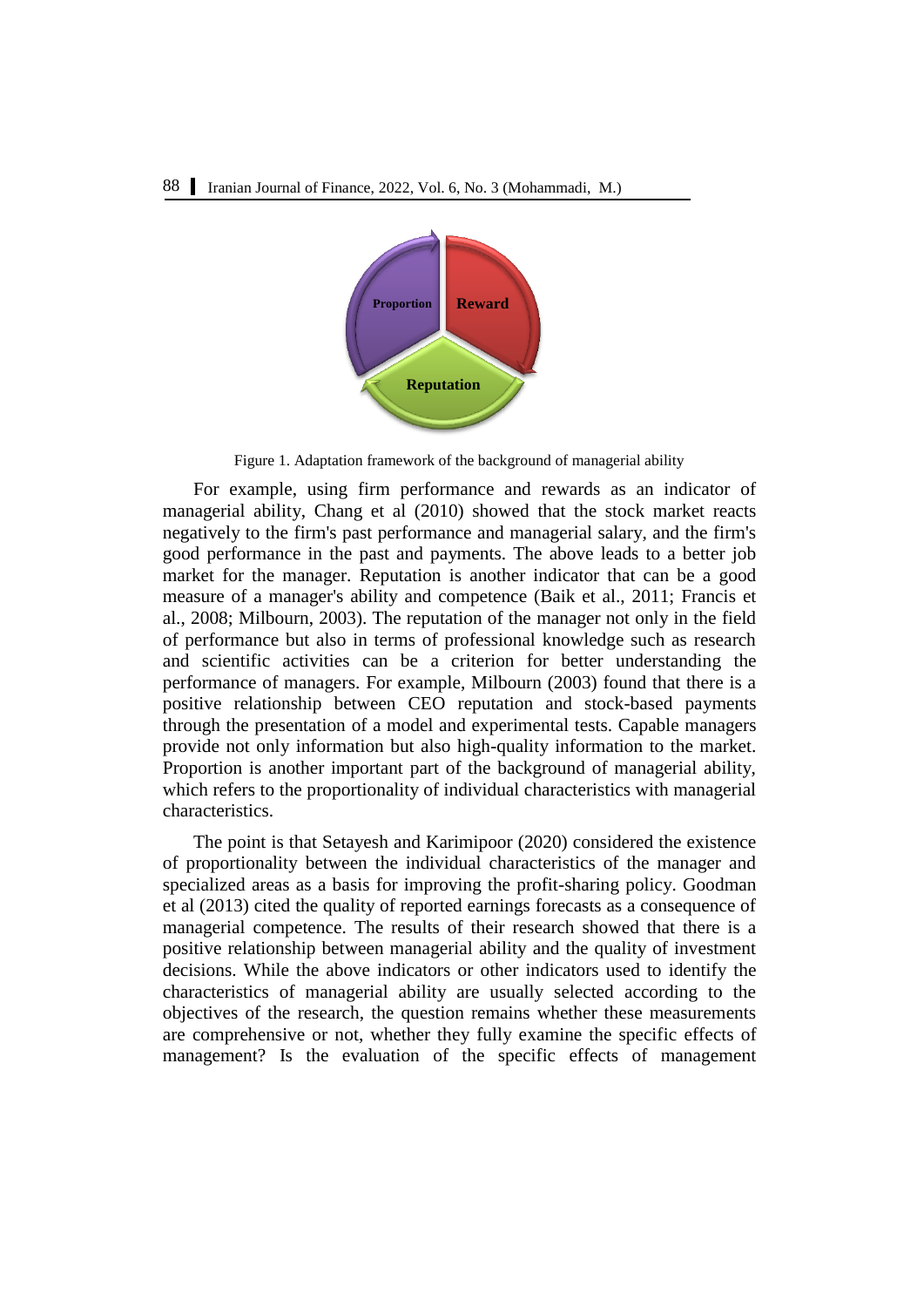influenced by the specific effects of the company or not? In response to these questions, Demerjian et al (2012) developed a method for a more comprehensive calculation of management capability, by dividing total effectiveness into firm-level effectiveness and manager-level effectiveness. Measuring the ability of managers using the Demerjian model shows the efficiency of managers compared to the efficiency of managers in other industries that convert resources into income. Demerjian et al (2012) confirmed the validity of this measurement method and showed that this method leads to better measurement of managers' competency components. The method presented by Demerjian et al In measuring the ability of managers (2012) has been used in other research.

For example, Demerjian et al (2013) showed that there is a positive relationship between earnings quality and managerial competence using the measurement method developed by Demerjian. Baik et al (2011), using the same measurement method, found that the results are similar to the three methods of measuring managerial competence. Krishnan and Wang acknowledged that audit costs and the likelihood of issuance would reduce managerial capacity. Finally, Gan and Park (2018) showed that equity-based rewards significantly increase the ability of the manager.

### **Investors Protect**

Many studies have been conducted on the positive impact of investor protection on companies' financial performance. Proper legal protection of investors increases their desire to buy more financial assets such as capital and debt because most of a company's profits flow to them instead of being confiscated by people inside the company (Zivari, Kamran and Fakhari, 2019). Instead, protecting the rights of shareholders and reducing the abuses of individuals inside the company facilitates the process of financial investment of companies outside the company and thus the development of financial markets (Ebrahimi et al., 2017). Investor protection is a vital issue, as abuse of minority shareholders by major shareholders is common in many countries. The extent of abuse can take different forms due to the weakness of corporate governance, such as the sale of assets at lower prices to major shareholders or the appointment of relatives and overpayments to them by order of major shareholders (Altaf and Shah, 2018). The Organization for Economic Cooperation and Development (OECD) has defined shareholder rights as a set of seven components (Haidar, 2009):

 The basic rights of investors, the most important of which include the transfer of shares, receiving relevant and important information about the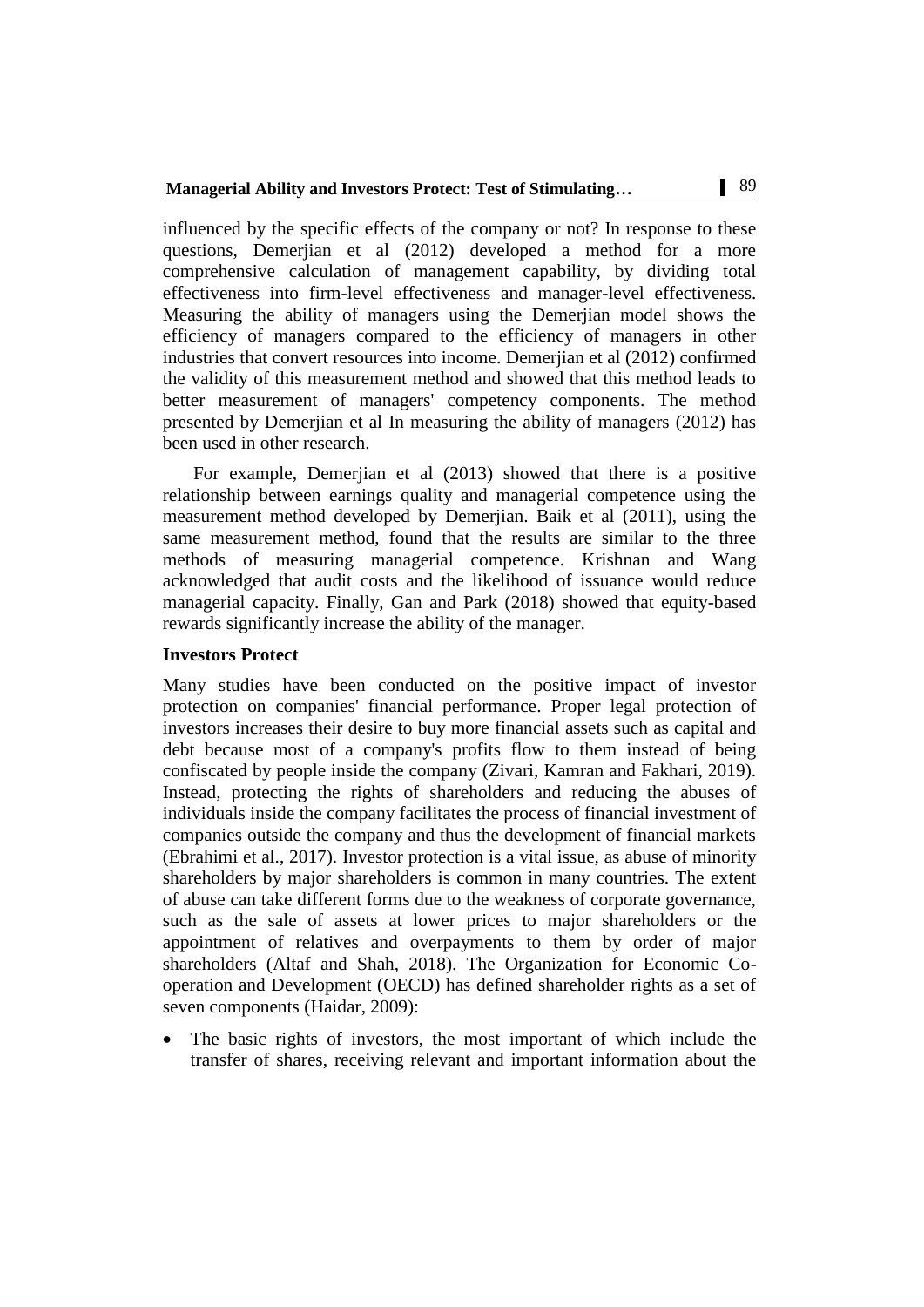company on a regular and timely basis, attending and voting in general meetings, appointing and dismissing board members, and sharing in the company's profits.

- The right to participate in decisions concerning fundamental changes in companies, including amendments to the articles of association or other similar governing documents, approval of the issuance of additional shares, and abnormal exchanges involving the transfer of all or most of the assets, leading to the sale (transfer) of the company.
- The right to participate effectively and to vote in the general assembly, the most important of which is to have sufficient and timely information about the time, place and agenda of the general assembly, to provide a good opportunity for investors to ask questions and requests from the board and effective participation of investors. Facilitate key corporate governance decisions, such as the nomination and election of board members.
- Disclosure of capital structures that allow certain investors to achieve disproportionate control over ownership.
- Efficiency and transparency, and governing the performance of major transactions (control blocks) of companies' shares on the stock exchange
- Facilitate the conditions for exercising the property rights of shareholders, including institutional investors
- Possibility of consulting shareholders on issues related to their basic shareholding rights (Jalili and Masoumpour, 2018).

### **Strategies for Investors Protect by Leading Countries and Iran**

In its 2015 report, the World Bank Business Project, in addition to the indicators previously used to assess the status of laws and regulations in the field of micro-investors protection, provides tools for assessing aspects of corporate governance It is important to examine the status of micro-investors support (World Bank, 2015). Previously, the micro-shareholder protection index, in line with changes in the World Bank in countries with high levels of shareholder protection, had 18 components that measured the quality of the rules. With the new changes, 20 more components were added to the previous components, which measure the strength of investors' rights by three indicators.

• The extent of the Shareholder Rights Index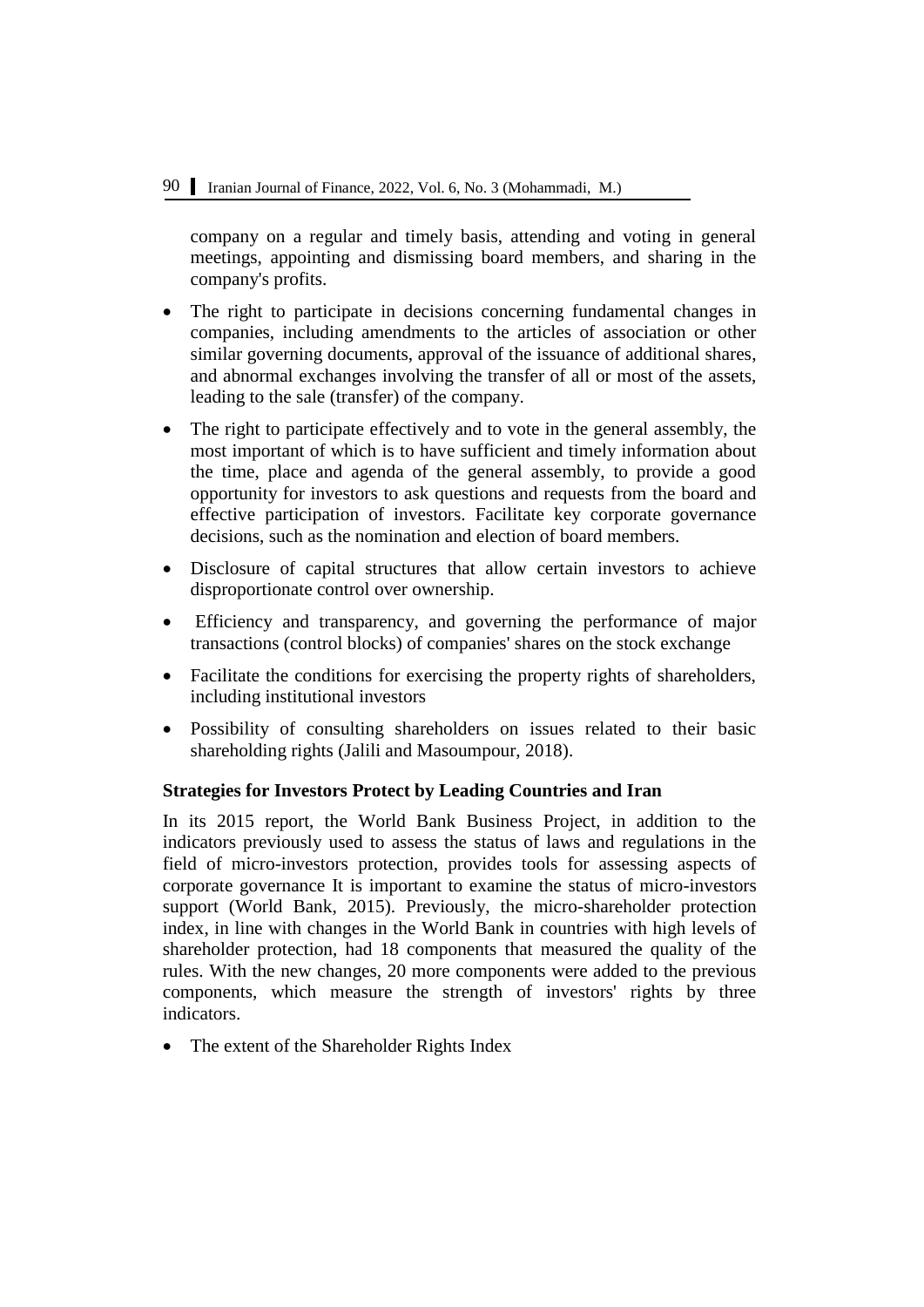- The extent of Ownership and Control Index
- The extent of the Corporate Transparency Index

These three indicators together form another general indicator called the "extend of shareholder governance index". In addition, another component on the distribution of legal costs related to shareholder litigation was added to the index of ease of judicial action against directors. Iran's rank in the index of small shareholder support has decreased by 11 steps compared to 2014 and in 2015 it has gained 154 ranks. This index is measured based on three criteria:

- Range of Conflict of Interest Regulations: Iran has a score of 4 out of 10 in this area.
- Range of shareholder rule: Iran's score in this index has been 4.3 out of 10.
- Power of supporting small shareholders: Iran's score in this sub-index is 2.2 out of 10.

In general, Iran's score in the micro-shareholder support index is 41.67 out of 100 and the situation is not considered good. Table (1) shows the status of the micro-shareholder support index in 2015.

| Index                                              | 2014                     | Review<br>2014 | 2015           | Mean of other developed<br>countries |
|----------------------------------------------------|--------------------------|----------------|----------------|--------------------------------------|
| Rank                                               | 147                      | 143            | 154            | 115                                  |
| Points the distance to the leading<br>economy      | $\,$                     | 41.67          | 41.67          | 46.71                                |
| Extensive conflict of interest<br>regulations      | $\overline{\phantom{0}}$ | 4              | $\overline{4}$ | 4.8                                  |
| Extend shareholder sovereignty                     |                          | 4.3            | 4.3            | 4.6                                  |
| The power to protect the rights of<br>shareholders | $\overline{\phantom{0}}$ | 4.2            | 4.2            | 4.7                                  |

Table 1. The situation of Iran in the shareholder protection index

Based on the current laws and regulations of the country, the accuracy of the concessions allocated to the Islamic Republic of Iran in the 2015 World Bank Doing Business report is evaluated. In the first and second columns of the table, the criteria of the World Bank for gaining countries 'scores in support of shareholders' rights as well as the scores stated in the World Bank report for Iran are presented based on these criteria. The third column of the table shows the real score of the country in the framework of the World Bank methodology along with providing legal reasons and documents in response to the World Bank questions and the fourth column contains suggestions appropriate to the country's legal system to improve Iran's ranking (Porseyed & Sohrabi, 2016).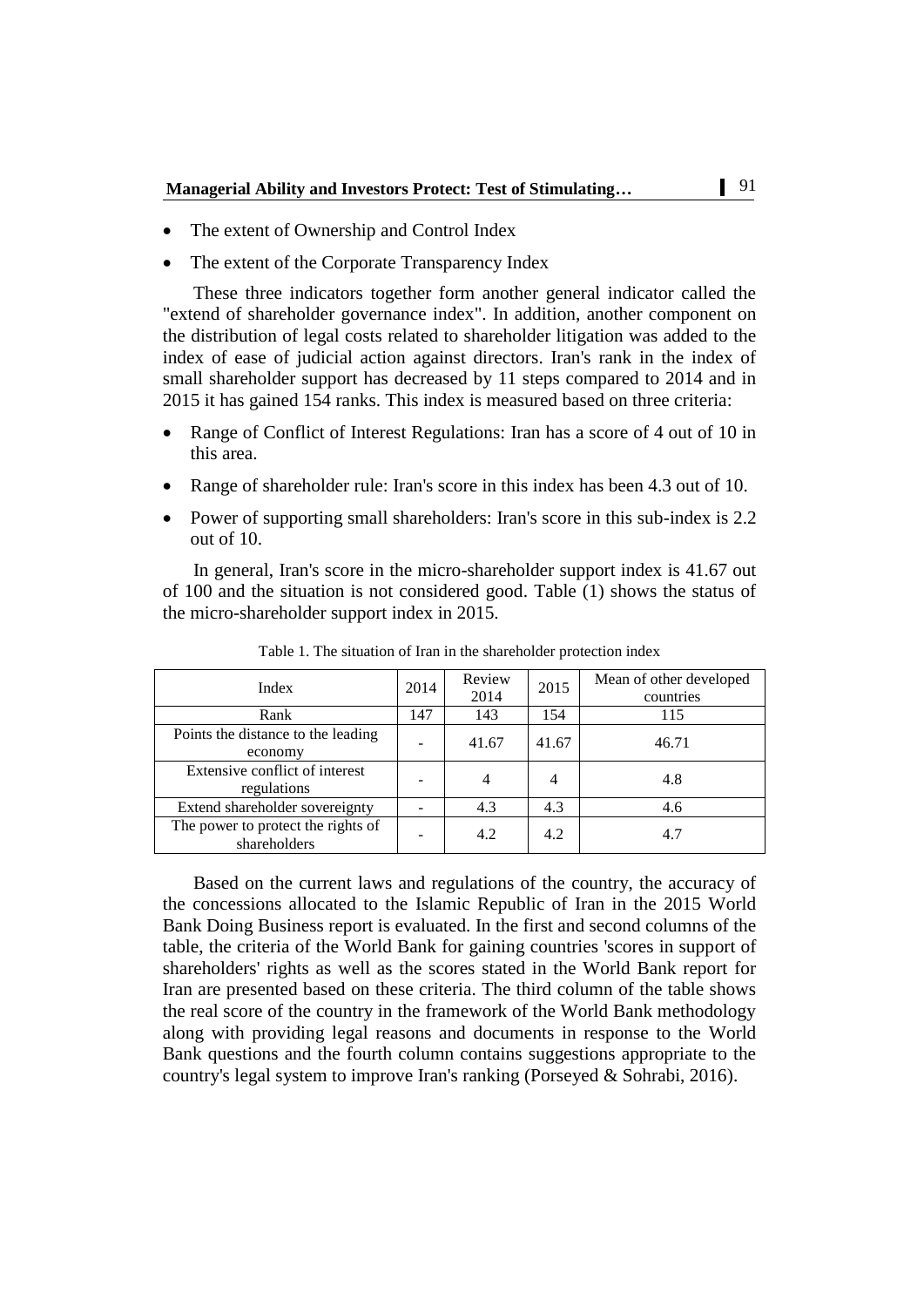### **Theory of the Devil's Advocate to Examine the Managerial Ability and Investors Protect**

Interests in the capital market are always conflicted due to lack of transparency and specific oversight, because corporate governors, according to agency theory, may consider their own interests more important than the interests of others, and therefore shareholders' rights as an external stakeholders due to performance. Opportunism and utilitarianism should be wasted on them (Gholmohammadi et al, 2016). Protecting the investors, although the most basic, the main, which should be considered in the theory of representation, but always the managers of companies in various ways, while ignoring the interests of shareholders, seek to achieve the demands and interests of a minority of those in power, CEOs help managers in this way (Parisi et al., 2014).

Therefore, lack of transparency and lack of comprehensive oversight is considered to be the basis for focusing on the theory of protection of shareholders' rights due to the priority of the personal interests of those in power over the interests of the majority of external shareholders, it has been of great importance, especially in recent years due to the increasing level of financial fraud and violations (Komijani & Habibsoheily, 2012). The efficient contracting theory is one of the theoretical approaches to the presupposition of agency theory, which seeks to by injecting individual incentives into managers based on rewards, strengthen the level of individual capabilities and thereby increase the protection of investors. This theory is considered as a part of governance oversight processes that if implemented properly, while having effective motivation in managers, one can expect the level of managerial capabilities to be implemented. But this may not be the whole story, because management ability based on theories of organizational behavior is not necessarily effective by focusing solely on the motivations of the material sector (Suzuki, 2019).

For example, cognitive appraisal theory, which is based on the functions of the field of motivation in organizational behavior, is a good example of the existence of spiritual motivation in the individual to improve the level of managerial abilities. This theory not only does not consider the existence of external rewards as motivating but also states that it can cause individual frustration in the functional field. Therefore, cognitive appraisal theory can strengthen individual actions based on the development of two dimensions of individual awareness level of controlling their behavior and informing the individual of their competency level and cause him to distance himself from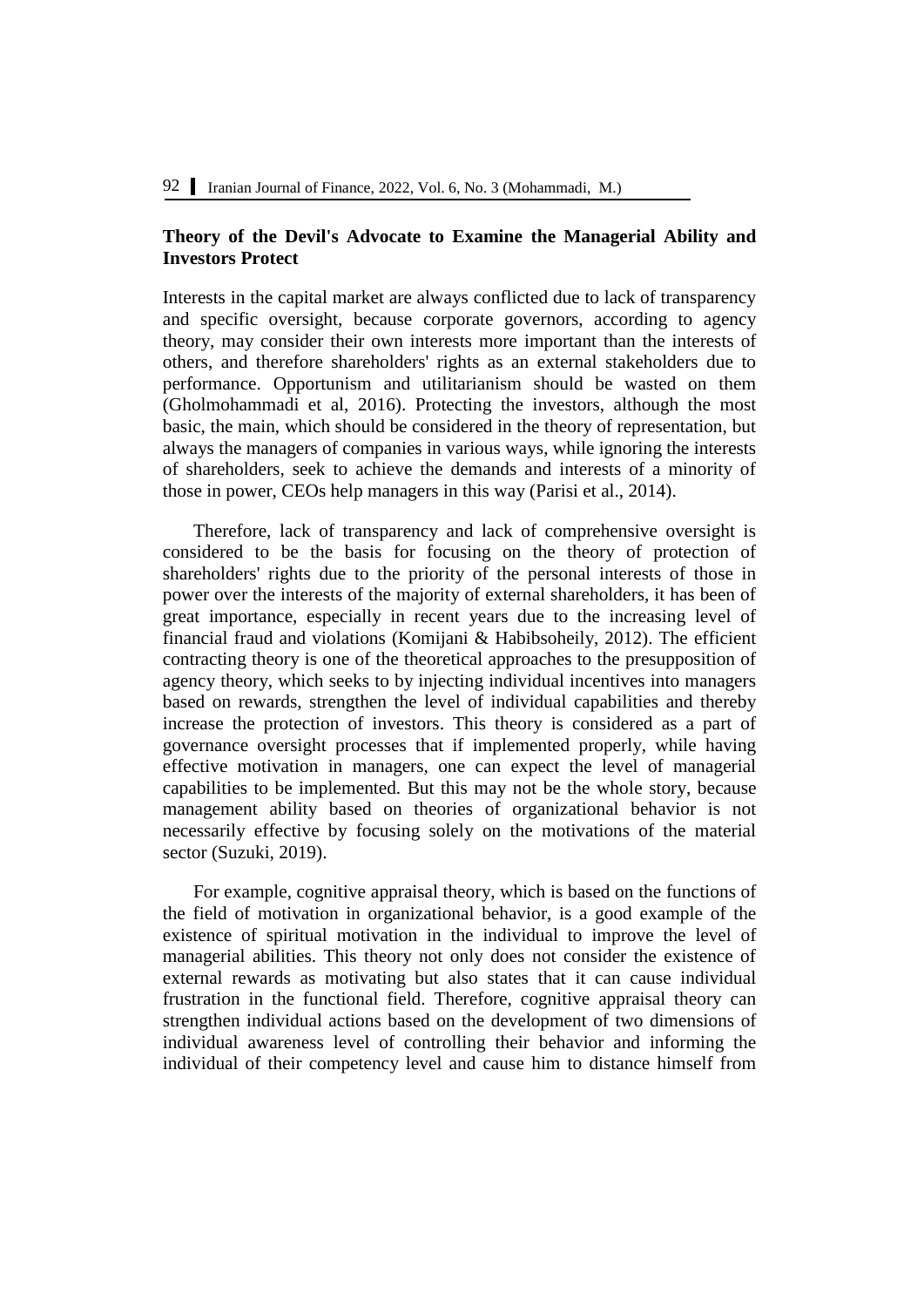personal interests in order to achieve greater success in his profession, and this effort is likely to be accompanied by the satisfaction of stakeholders (Valeau & Paillé, 2019). Therefore, corporate governance, as an upstream part of the managers of corporate agencies, by creating competition or admiration and offering rewards to the managers under their supervision, In the first step, strengthen the manager's personal awareness in controlling behavior and emotions, and then, by encouraging the manager's individual competencies, improve the level of his abilities to have the desired performance (Aghaei and Hassani, 2014). In this situation, the capable manager will be able to protect the interests of shareholders, while consolidating his managerial position based on efficiency characteristics, to work towards the active development of future returns of the company and shareholders in parallel.

But the critique of cognitive appraisal theory is that it ignores a person's level of interest in the profession and position he holds. Cognitive appraisal theory is effective when a person accepts managerial responsibilities out of interest because otherwise focusing on spiritual motivation can not necessarily increase the level of individual abilities (Junker et al., 2020). Consistent with the theory of the devil's advocate, as a technique of motivational functions in the individual, the pillars of corporate governance can increase decisionmaking capabilities in the management of the company based on interpersonal and intra-team discussions (Schwenk, 1984).

A function that, if properly considered, can contribute more than any other stimulus to the dynamics of management capabilities, moving towards transparency and thus protecting the investors. Because as studies similar to Martins (2019); Hermalin and Weisbach (2017); Ge and Kim (2014) and Badavar Nahandi and Heshmat (2018) argued that managerial ability is a factor in strengthening the protection of shareholders' interests. Devil advocate Theory is considered a stimulus technique in individual and team functional functions. By stating negative reasons for decision-making by others, it seeks to create more constructive solutions and develop managerial capabilities. As the board discusses the company's macro-decisions with executives, the presence of this technique can, as a positive conflict, motivate management functions and help increase managerial competencies in decision-making to protect investors. Martins (2019), on the other hand, surveyed more than 6,000 companies in 29 countries between 2010 and 2013 to examine investor's shareholder protection and managerial entrenchment. The results showed that with increasing managerial entrenchment, the level of protection of investors decreases. This researcher stated that the reason for entrenchment is the lack of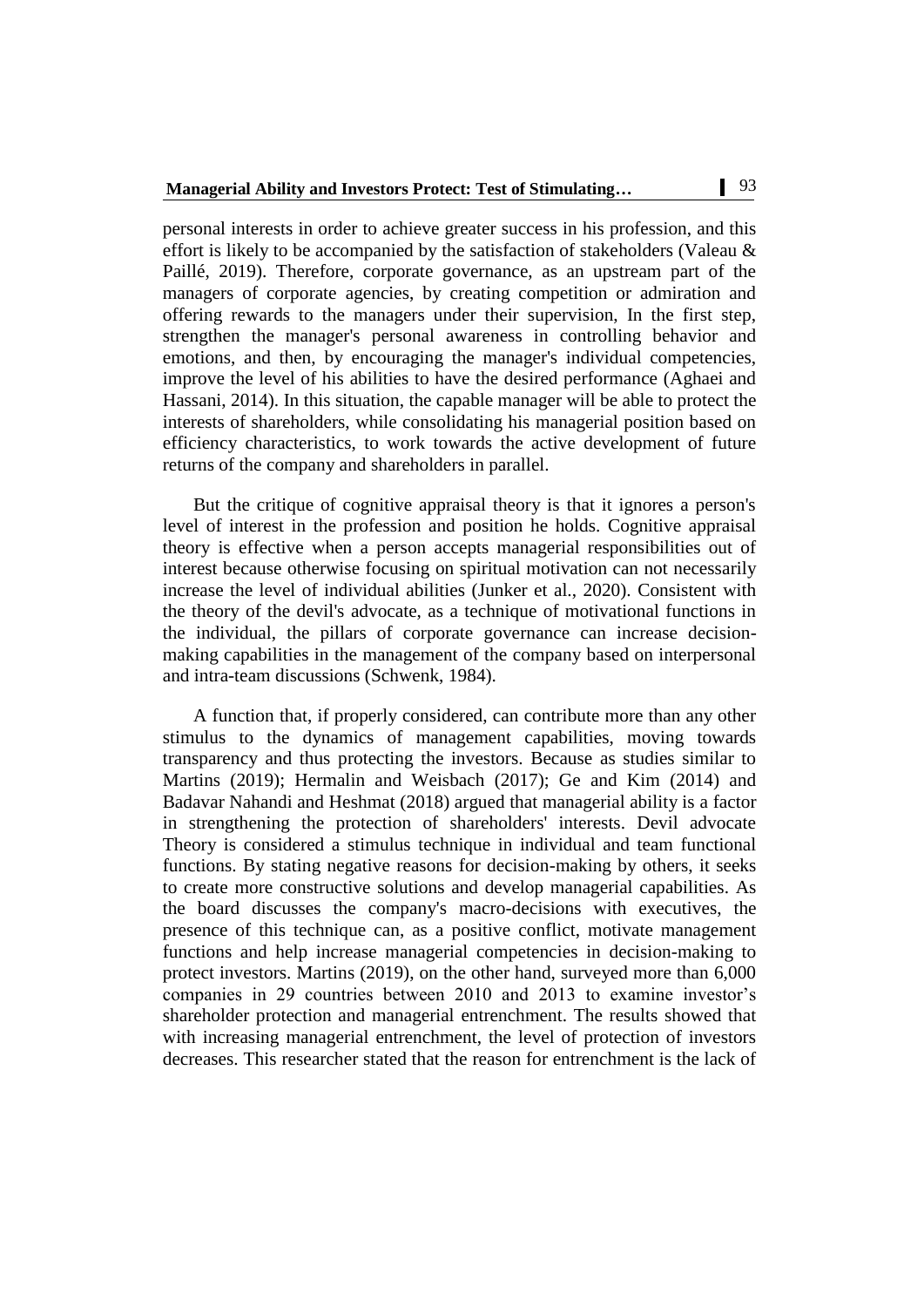effective supervision and managerial incompetence in advancing the goals and expectations of stakeholders. On the other hand, Badavar Nahandi and Heshmat (2018) by examining 124 companies listed on the Tehran Stock Exchange from the period 2006-to 2015, found that the ability to manage the value created for shareholders is positively related.

In other words, in companies with a higher corporate governance rating, the managerial ability is more focused on increasing shareholder value. Therefore, reliance on theoretical and empirical backgrounds shows that the existence of strong incentives such as the theory of the devil's advocate in the development of managerial capabilities can be an important factor in protecting investors. Therefore, the research hypothesis is presented in the following order:

 **Research Hypothesis:** Management ability has an effect on protecting the investors of Iranian companies in the capital market.

### **Research Methodology**

The present study is applied in terms of research purpose and descriptivecorrelational research in terms of data collection. Also, in terms of the reasoning method, it is deductive-inductive and due to the study of data related to a specific time period, the data analysis method is cross-sectional and based on the path analysis method. Research data from compact discs of statistical and video archives of Tehran Stock Exchange Organization, Tehran Stock Exchange website, new entry software and data related to the protection of shareholders' interests through meta-synthesis, Delphi analysis with the participation of 15 accounting experts Finally, a researcher-made questionnaire was sent to the sample companies for data collection. The statistical population studied in this study includes all companies listed on the Tehran Stock Exchange in 2020. Selected examples of research are companies that meet the following conditions:

1. Companies that are members of the stock exchange from the beginning to the end of 2020.

2. In order to increase the comparability, their fiscal year should end in March.

3. They have not changed their activity or changed the financial year during the mentioned year.

4. They are not part of investment and financial intermediation companies (investment companies were not included in the statistical community due to the difference in the nature of their activity with other companies).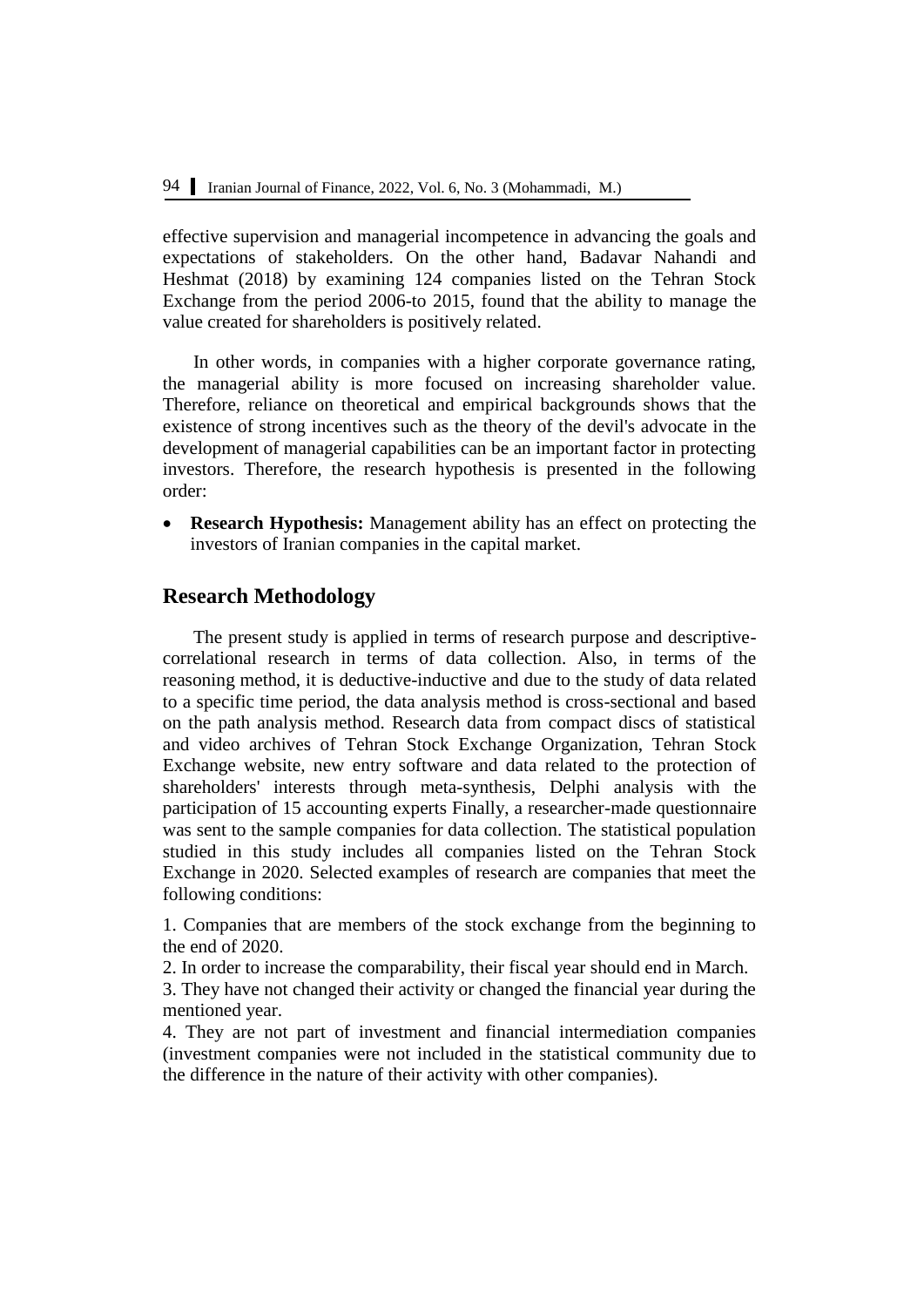After applying the above restrictions, 142 companies listed on the Tehran Stock Exchange were selected as a research sample and the questionnaire was sent to the managers of these companies. Finally, after many follow-ups, 105 questionnaires were completed and returned, and were used as a final sample for analysis. The final analysis of the collected data was performed using the structural equation modeling method and the partial least squares analysis method using PLS software. The steps of modeling structural equations are as follows: first, model fit (including measurement model fit, structural model fit, and general model fit) and then test the research hypotheses.

#### **The theoretical framework of research**

According to the theoretical foundations of the research, the conceptual model framework of the present study based on the structural equation modeling approach is drawn in Figure (2):



Figure 2. Theoretical framework of the research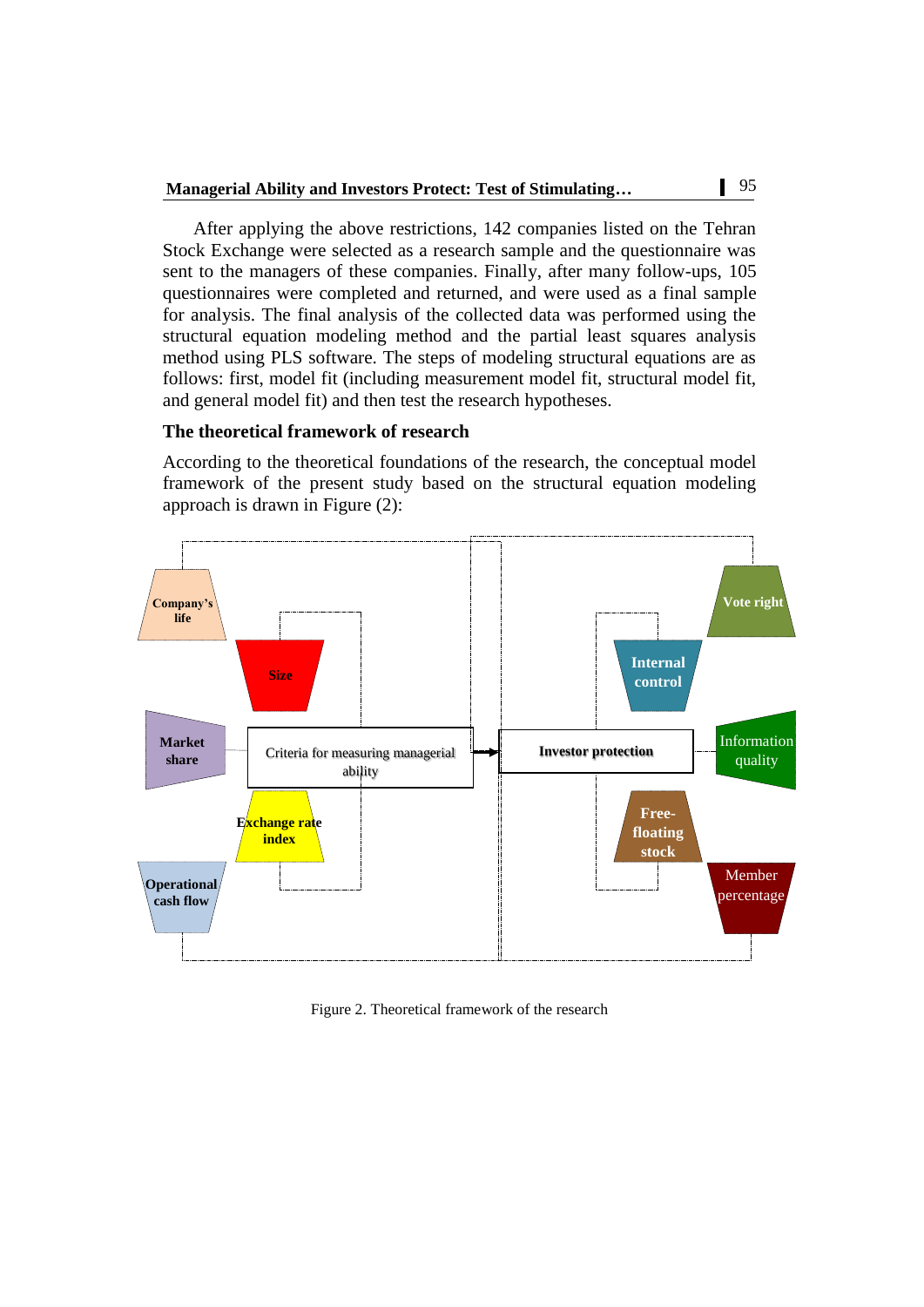Based on the above theoretical framework, in this section, the operational definition of research variables is defined.

#### **Independent variable**

### **Ability to manage**

In order to measure the management ability, the model presented by Demerjian et al (2013) will be used. In this model, by measuring the efficiency of the company and then entering it in multivariate linear regression as a dependent variable and controlling the intrinsic characteristics of the company, the ability of management is calculated. Data envelopment analysis (DEA) is used to measure company performance. The data envelopment analysis Model is a statistical model that is used to measure system performance using input and output data.

$$
\max_{it} \theta = \frac{\text{Sales}_{it}}{(\delta_1 \text{CGS}_{it} + \delta_2 \text{SG&A}_{it} + \delta_3 \text{PPE}_{it} + \delta_4 \text{Intan}_{it})}
$$
(1)

Considering the cost of goods sold (CGS), general administrative expenses and sales (SG&A), tangible fixed assets (PPE), and intangible assets (Intan) as input variables and sales as output variables will be measured.

In this model, a specific coefficient  $(\delta)$  is considered for each of the input variables. Because the effect of all input variables on output (sales) is not the same. The calculated value for the efficiency of the company is in the range of zero to 1. Companies with an efficiency score of one are highly efficient companies, and companies with an efficiency score of less than one are below the efficiency threshold. And they must reach the efficiency limit by reducing costs or increasing revenues.

The purpose of calculating the efficiency of the company is to measure the ability of management, and since the intrinsic characteristics of the company are also involved in performance-related calculations, it is not possible to measure the ability of management correctly. Because affected by these properties, more or less than the actual value is calculated. To control the effect of intrinsic characteristics of the company in its model, Demerjian et al (2012) have divided the company's efficiency into two separate parts, namely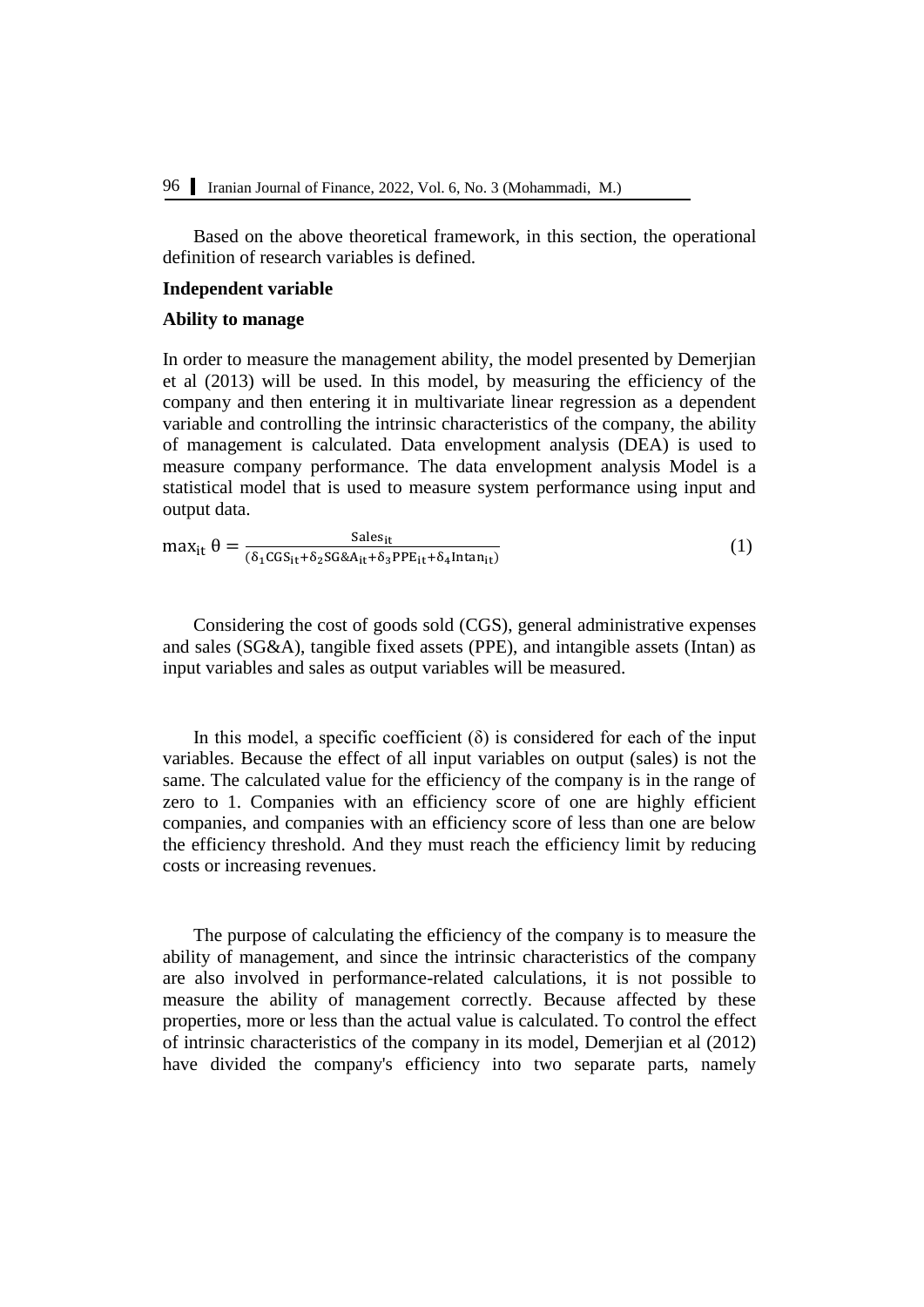efficiency based on intrinsic characteristics of the company and management ability. They did this by controlling the five intrinsic characteristics of the company (company size, company market share, free cash flow, stock exchange life, and foreign exchange sales). Each of these variables, as an inherent characteristic of the company, can help management to make better decisions or act in the opposite direction and limit management ability. In the following model presented by Demerjian et al (2012), these features are controlled:

Firm Efficiency<sub>it</sub> =  $\alpha_0 + a_1$ Size<sub>it</sub> +  $\alpha_2$ Market Shear<sub>it</sub> +  $\alpha_3$ Forein Currency Indicator<sub>it</sub> +  $\alpha_4 AGE_{it} + a_5$ Operating Cash Flow Indicator<sub>it</sub> +  $\varepsilon_{it}$  (2)

Firm Efficiency i<sub>t</sub> Company efficiency i at time t

Size  $_{it}$  Company size i at time t

Market Share<sub>it</sub> Company's market share at time  $t$  (calculated from the ratio of company sales to total industry sales).

Operating Cash Flow Indicatorit Company's operating cash flow index i at time t (0 and 1 are used to calculate this variable so that if the operating cash flow is positive, the number 1 is otherwise 0).

AGEit Company life i at time t

Forein Currency Indicator<sub>it</sub> Foreign currency sales index of the company i at time t (0 and 1 are used to calculate this variable, so that if the company exports or sells foreign currency, the number 1 is otherwise considered the number 0).

Εit residual regression as management ability

#### **The dependent variable**

#### **Investor protection**

In this study, considering that there is no tool to measure the endogenous (dependent) variable of this research at the level of the capital market, metasynthesis is used to compile a questionnaire. This analysis provides the basis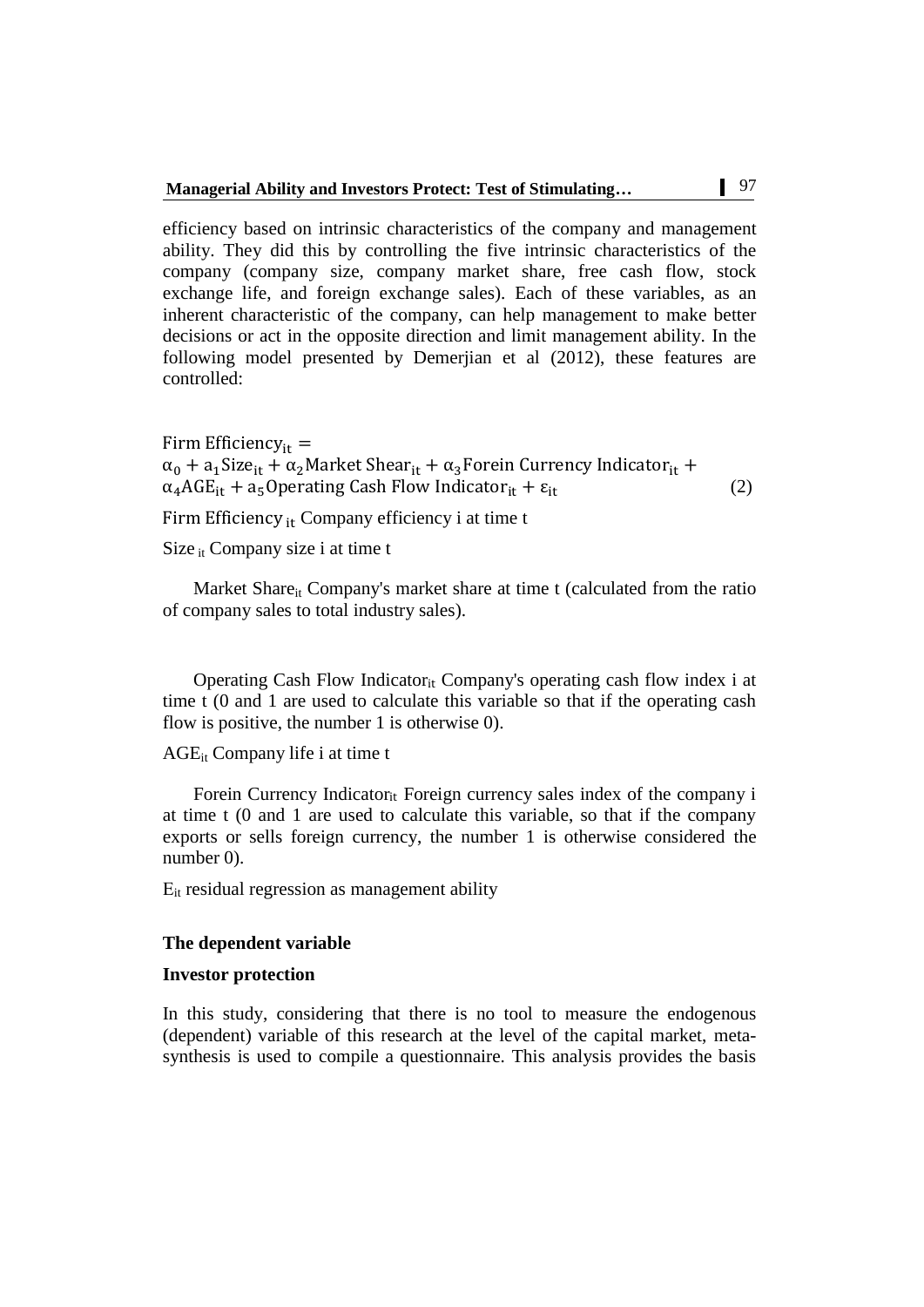for a process to formulate effective components in line with the protection of the investors. To this end, and relying on the process of meta-synthesis and Delphi analysis, this study seeks to develop a tool to measure the protection of investors at the capital market level. Based on this, first, similar research related to the research subject is extracted through the following databases and research references. A number of valid and reliable researches in the period 2018 to 2021 were identified according to the protocol and the process of overestimation evaluation. In other words, to find similar articles and research and using the above research bases and references, the researches related to the research goal were identified.



Figure 3. Research screening analysis process tailored to the purpose of the research

Based on research screening in three aspects of title, content and analysis, it was determined that 10 pieces of research can be used as a basis for evaluation to determine the components of protection of investors. After this stage, in the next step, the topics are categorized and separated in the form of components to protect the interests of capital market shareholders. According to this method, the first 10 types of research are approved through 10 criteria of critical evaluation method including research objectives, the logic of research method, research design, sampling, data collection, reflectivity, the accuracy of analysis, theoretical and transparent expression of findings and research value with the help of 15 research experts, Are fitted to achieve a more coherent understanding of the nature of the research. Table (2) evaluates how to evaluate the components based on a 50-point index in the form of scores from 1 to 5 based on the 10 criteria described.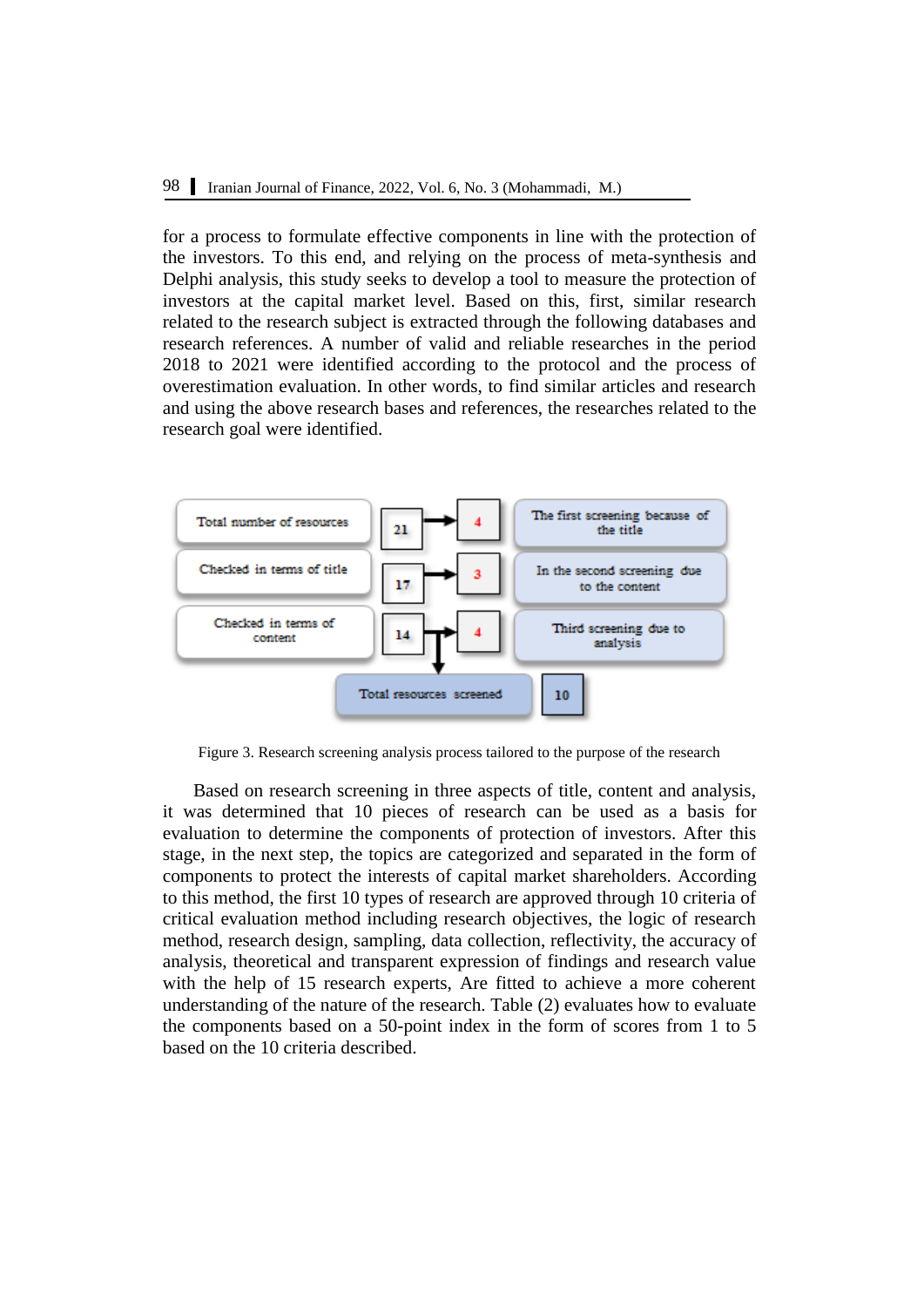|                     | <b>Evaluation criteria</b>     | Research purpose | The logic<br>of the research method | Research plan  | Sampling       | Collecting data | Reflexivity    | Ethical considerations | Accuracy<br>of analysis  | Theoretical and clear expression | Research value | Total |
|---------------------|--------------------------------|------------------|-------------------------------------|----------------|----------------|-----------------|----------------|------------------------|--------------------------|----------------------------------|----------------|-------|
|                     | Akhtar et al (2021)            | 2                | 3                                   | $\overline{2}$ | 3              | $\overline{2}$  | $\overline{2}$ | 3                      | 3                        | 3                                | 3              | 26    |
|                     | Huang et al (2020)             | 3                | 5                                   | $\overline{4}$ | 3              | 3               | 3              | $\overline{4}$         | 5                        | 4                                | $\overline{4}$ | 38    |
|                     | Ortiz et al (2021)             | 3                | 4                                   | $\overline{4}$ | 4              | 3               | 4              | $\overline{4}$         | $\overline{\mathcal{L}}$ | 3                                | 3              | 36    |
|                     | Brada et al (2020)             | $\overline{4}$   | 3                                   | $\overline{4}$ | 5              | $\overline{4}$  | 5              | $\overline{4}$         | $\overline{4}$           | 3                                | $\overline{4}$ | 40    |
|                     | Su and Alexiou (2019)          | 3                | 4                                   | $\overline{4}$ | 4              | 3               | 4              | $\overline{4}$         | 4                        | 3                                | $\overline{4}$ | 37    |
|                     | Altaf and Shah (2018)          | 1                | $\overline{c}$                      | 1              | $\overline{2}$ | $\overline{2}$  | 3              | $\overline{2}$         | 3                        | $\overline{2}$                   | $\overline{2}$ | 20    |
| Approved researches | Garcia-Sanchez et al<br>(2018) | 4                | $\overline{2}$                      | 3              | 2              | 3               | $\overline{c}$ | $\overline{2}$         | $\overline{2}$           | $\overline{2}$                   | 3              | 24    |
|                     | Mirzayee et al (2020)          | 4                | 4                                   | 4              | 4              | 4               | 3              | 3                      | 3                        | 4                                | 4              | 36    |
|                     | Ghelich (2020)                 | 2                | $\overline{2}$                      | $\overline{2}$ | 1              | $\overline{c}$  | $\overline{2}$ | $\mathfrak{D}$         | 3                        | 3                                | 3              | 23    |
|                     | Shafizadeh et al (2018)        | 5                | 3                                   | 4              | 4              | 3               | 4              | 4                      | 3                        | 4                                | 4              | 37    |

Table 2. the process of critical analysis of screened research

The scores presented based on the mode index showed that four studies, considering that they received less than 30 out of 50 points, and according to the guidelines of the adequacy score of this analysis, the researches that have a score of 30 and above are approved, were eliminated and For this reason, they were excluded from the investigation. Next, the components of protection of shareholders' interests are extracted. Accordingly, the following scoring method is used to determine the mentioned components. Based on this method, all sub-criteria extracted from the text of approved articles are written in the column of the table and then in the row of each table, the names of the approved research researchers are given. Based on each researcher's use of the sub-criteria written in the table column, the symbol " $\mathbb{Z}$ " is inserted, then the scores of each  $\boxtimes$  are added together in the sub-criteria column, and the scores above the mean of the research are selected as research components.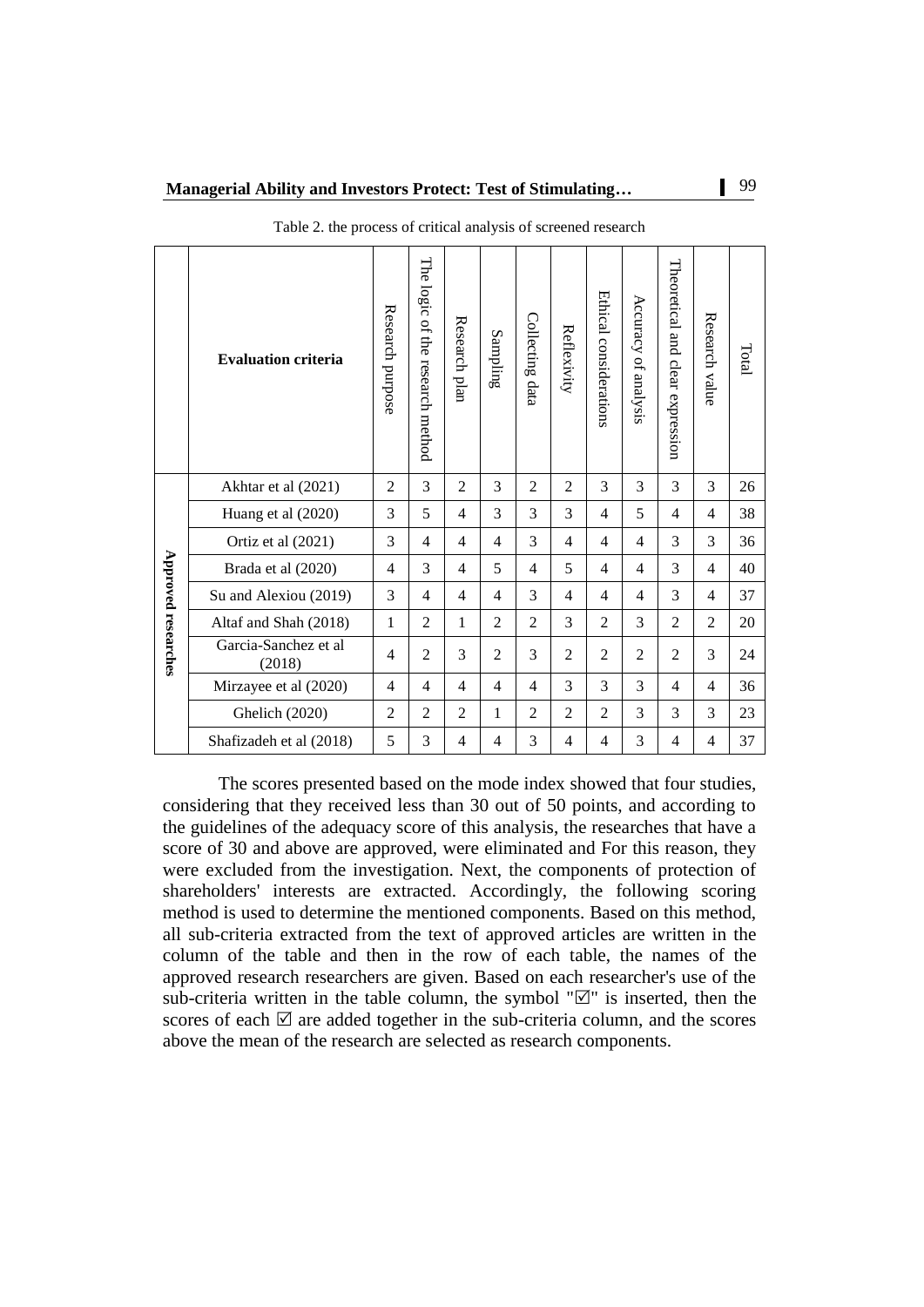| <b>Research status</b>          | <b>Researchers</b>      | Concentration of ownership | Audit Committee<br>Dynamics | Effectiveness of internal control | <b>Board composition</b> | Shareholders'<br>voting rights | Independence of the board | Quality of accounting information | Free-floating stock      | Percentage of non-executive board members |
|---------------------------------|-------------------------|----------------------------|-----------------------------|-----------------------------------|--------------------------|--------------------------------|---------------------------|-----------------------------------|--------------------------|-------------------------------------------|
|                                 | Huang et al (2020)      | $\blacksquare$             | ۰                           | ☑                                 | ✓                        |                                | -                         | ☑                                 | ☑                        | ☑                                         |
| <b>International researches</b> | Ortiz et al $(2021)$    | ۰                          | ✓                           | L,                                | $\blacksquare$           | ☑                              | ✓                         | ÷.                                | ☑                        | ☑                                         |
|                                 | Brada et al (2020)      | $\checkmark$               | $\overline{\phantom{0}}$    | ☑                                 | $\checkmark$             | ☑                              | $\overline{\phantom{0}}$  | ☑                                 | ☑                        | ٠                                         |
|                                 | Su and Alexiou (2019)   | $\blacksquare$             | L.                          | М                                 | $\blacksquare$           | ☑                              | $\overline{\phantom{0}}$  | $\overline{\phantom{0}}$          | ☑                        | ☑                                         |
| <b>Internal</b>                 | Mirzayee et al (2020)   | ✓                          |                             | м                                 | $\blacksquare$           | ☑                              | $\overline{\phantom{0}}$  | ☑                                 | $\overline{\phantom{a}}$ | ٠                                         |
|                                 | Shafizadeh et al (2018) |                            | ۰                           | ۰                                 | ٠                        | $\blacksquare$                 | ✓                         | ☑                                 | ۰                        | ☑                                         |
| <b>Total</b>                    |                         |                            | 1                           | 4                                 | 2                        | 4                              | 2                         | 4                                 | 4                        | $\overline{\mathbf{4}}$                   |

Table 3. the process of determining the main components of research

Based on this analysis, it was found that five components have the highest frequency and **therefore** in this study are examined as criteria for protecting the interests of shareholders. In this section, after analyzing the theoretical foundations of the approved research, each of the identified components has been defined according to Table (4).

Table 4. Components of protection of investors

| Components                                       | Symbol         | Definitions                                                                                                                                                                                                                                                                                                                              |
|--------------------------------------------------|----------------|------------------------------------------------------------------------------------------------------------------------------------------------------------------------------------------------------------------------------------------------------------------------------------------------------------------------------------------|
| Effectiveness of<br>internal control             | E1             | Based on covering their weaknesses, companies seek to increase the effectiveness<br>of their internal controls so that they can better align their financial performance<br>with auditing standards. This issue can help increase the level of confidence and<br>trust of shareholders in the company's performance (Huang et al, 2020). |
| Shareholders'<br>voting rights                   | E <sub>2</sub> | If companies consult shareholders 'representatives in public decisions, this issue<br>can increase the level of company interaction with shareholders and while<br>reducing agency costs, they can also declare their commitment to conserving<br>shareholders' resources (Setayesh and Ebrahimi, 2014).                                 |
| Quality of<br>accounting<br>information          | E <sub>3</sub> | The higher the accounting information based on the disclosure of the quality of<br>accruals, the higher the level of protection of shareholders' rights can be inferred<br>because the company seeks to increase shareholder decision-making power by<br>reducing information asymmetry (Su and Alexiou, 2019).                          |
| Free-floating stock                              | E4             | The higher the free float in companies, the more this can be inferred as the ability<br>of the stock to be traded in the markets, indicating that the holders of those shares<br>are not seeking ownership and that a large percentage of the stock is held by<br>shareholders (Huang et al. 2020).                                      |
| Percentage of non-<br>executive board<br>members | E5             | The higher the percentage of non-executive board members, the wider the scope of<br>oversight of the CEO's performance, and the stronger the protection of institutional<br>shareholder rights (Brada et al, 2020).                                                                                                                      |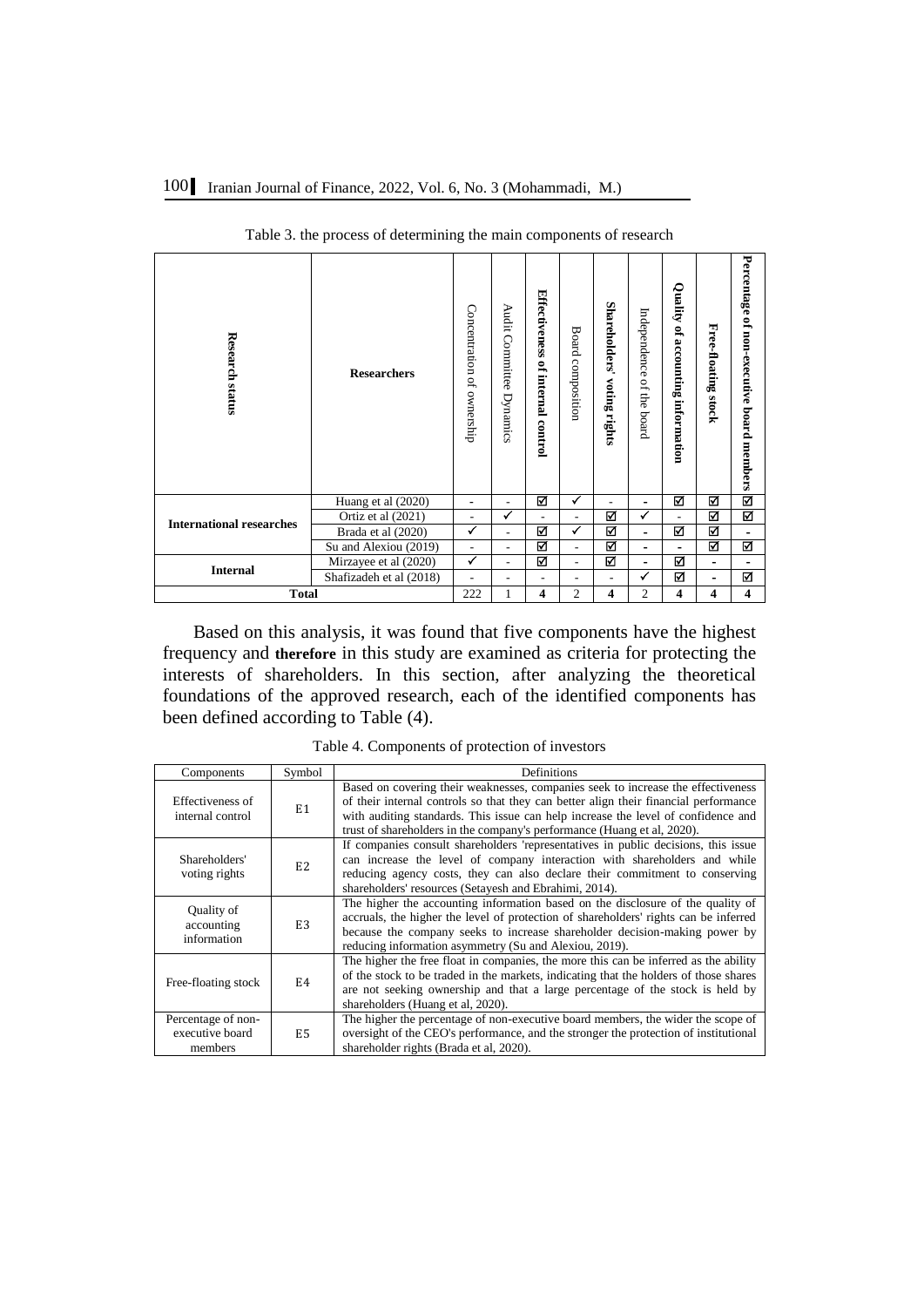Based on this analysis, 5 components of internal control effectiveness were identified; Shareholders' voting rights; quality of accounting information; freefloating stocks and the percentage of non-executive board members have the highest frequency and therefore in this study are examined as criteria for measuring the protection of shareholders' interests.

| Variable      | <b>Components</b>                 |  |  |  |  |
|---------------|-----------------------------------|--|--|--|--|
|               | Effectiveness of internal control |  |  |  |  |
|               | Shareholders' voting rights       |  |  |  |  |
| Protection of | Quality of accounting information |  |  |  |  |
| investors     | Free-floating stock               |  |  |  |  |
|               | Percentage of non-executive board |  |  |  |  |
|               | members                           |  |  |  |  |

Delphi analysis was then used to reach the theoretical saturation point to ensure the identified components. For this purpose, these indicators were provided to experts for the survey in the form of a checklist of 7 options, in which table (6) shows the results of the Delphi analysis.

|                  |                                                          |      | The first round of<br>Delphi   |      | The second round<br>of Delphi  |                 | Delete                   |         |
|------------------|----------------------------------------------------------|------|--------------------------------|------|--------------------------------|-----------------|--------------------------|---------|
| Variable         | Components                                               | Mean | Coefficient<br>of<br>agreement | Mean | Coefficient<br>of<br>agreement | $\triangledown$ | 区                        | Result  |
|                  | Effectiveness<br>of internal<br>control                  | 5.20 | 0.82                           | 6    | 0.90                           | ☑               | $\overline{\phantom{a}}$ | Confirm |
|                  | Shareholders'<br>voting rights                           | 5    | 0.70                           | 5.10 | 0.75                           | ☑               | $\overline{\phantom{a}}$ | Confirm |
| Protection<br>of | Quality of<br>accounting<br>information                  | 5    | 0.55                           | 6    | 0.90                           | ☑               |                          | Confirm |
| investors        | Free-floating<br>stock                                   | 5.10 | 0.75                           | 5.20 | 0.80                           | ☑               | $\overline{\phantom{a}}$ | Confirm |
|                  | Percentage of<br>$non-$<br>executive<br>board<br>members | 5.20 | 0.82                           | 5.40 | 0.85                           | ⊠               |                          | Confirm |

Table 6. Delphi analysis for the reliability of the components of measuring the protection of shareholders'

After the final approval of these statements, in order to assess the protection of shareholders' interests, the following questionnaire is determined according to the research components in the following order.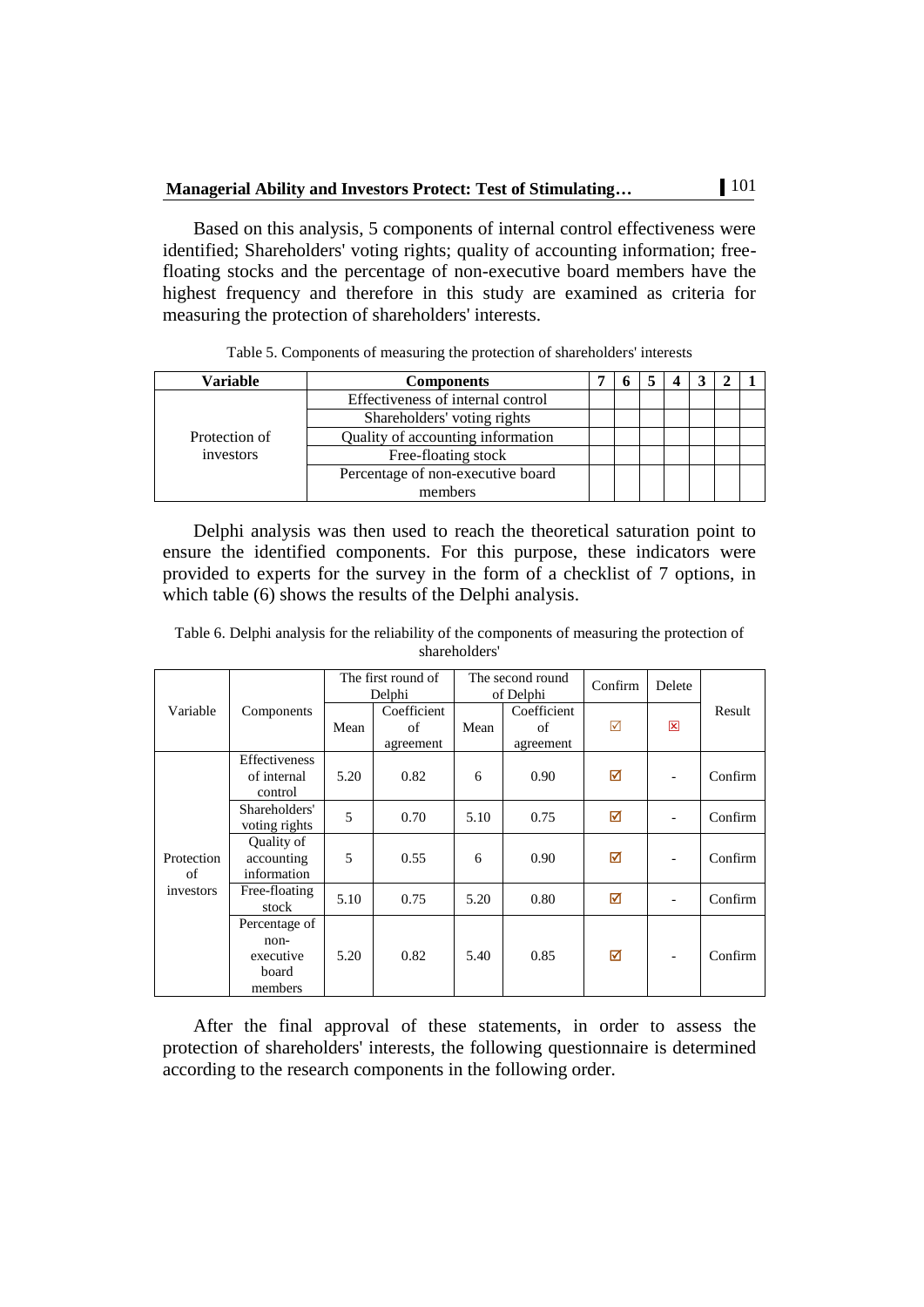| Variable   | <b>Components</b>                                                       |  |  |  |
|------------|-------------------------------------------------------------------------|--|--|--|
|            | To what extent do you consider the effectiveness of internal control to |  |  |  |
|            | be an important factor in assessing the protection of investors?        |  |  |  |
|            | Does shareholder suffrage help increase the level of protection of      |  |  |  |
|            | investors?                                                              |  |  |  |
| Protecting | To what extent does the quality of accounting information protect the   |  |  |  |
|            | investors?                                                              |  |  |  |
|            | Does free float play an important role in increasing the level of       |  |  |  |
| estors     | protection of investors?                                                |  |  |  |
|            | Can the percentage of non-executive board members help further protect  |  |  |  |
|            | the investors?                                                          |  |  |  |

| Table 7. Questionnaire for protection of shareholders' interests |  |  |  |
|------------------------------------------------------------------|--|--|--|
|------------------------------------------------------------------|--|--|--|

As can be seen, this questionnaire consists of 5 questions. The scoring of the questionnaire was based on a five-point Likert scale (strongly agree  $= 5$ , agree  $= 4$ , have no opinion  $= 3$ , disagree  $= 2$  and strongly disagree  $= 1$ ). Thus, the ratio of the total score of each questionnaire to the total achievable score (25) is considered an indicator of protection of the investors of capital market companies.

# **Research Findings**

### **Demographic Research**

In order to get acquainted with the characteristics of the statistical sample, demographic information of the research is presented in Table (8).

|                 |                            | <b>Oualitative part</b> |            |                            | <b>Quantitative part</b> |            |
|-----------------|----------------------------|-------------------------|------------|----------------------------|--------------------------|------------|
| <b>Variable</b> | Percentage                 | <b>Number</b>           | Percentage | <b>Criteria</b>            | <b>Number</b>            | Percentage |
|                 | Man                        | 11                      | 73.34%     | Man                        | 98                       | 93.34%     |
| Gender          | Woman                      | $\overline{4}$          | 26.66%     | Woman                      | 7                        | 6.66%      |
|                 | <b>Total</b>               | 15                      | $100\%$    | Total                      | 105                      | $100\%$    |
|                 | Less than 40<br>years      | 3                       | 2%         | Less than 40<br>years      | 33                       | 31.42%     |
| Age             | Between 40 and<br>50 years | 8                       | 53.34%     | Between 40<br>and 50 years | 45                       | 42.85%     |
|                 | More than 50<br>years      | $\overline{4}$          | 44.66%     | More than 50<br>vears      | 27                       | 25.73%     |
|                 | <b>Total</b>               | 15                      | 100%       | <b>Total</b>               | 105                      | $100\%$    |
| Work            | Less than 10<br>years      | 5                       | 33.34%     | Less than 20<br>years      | 55                       | 52.38%     |
| Experience      | More than 10<br>years      | 10                      | 66.66%     | More than 20<br>vears      | 50                       | 47.62%     |
|                 | <b>Total</b>               | 15                      | 100%       | Total                      | 105                      | 100%       |

Table 8. Demographic Research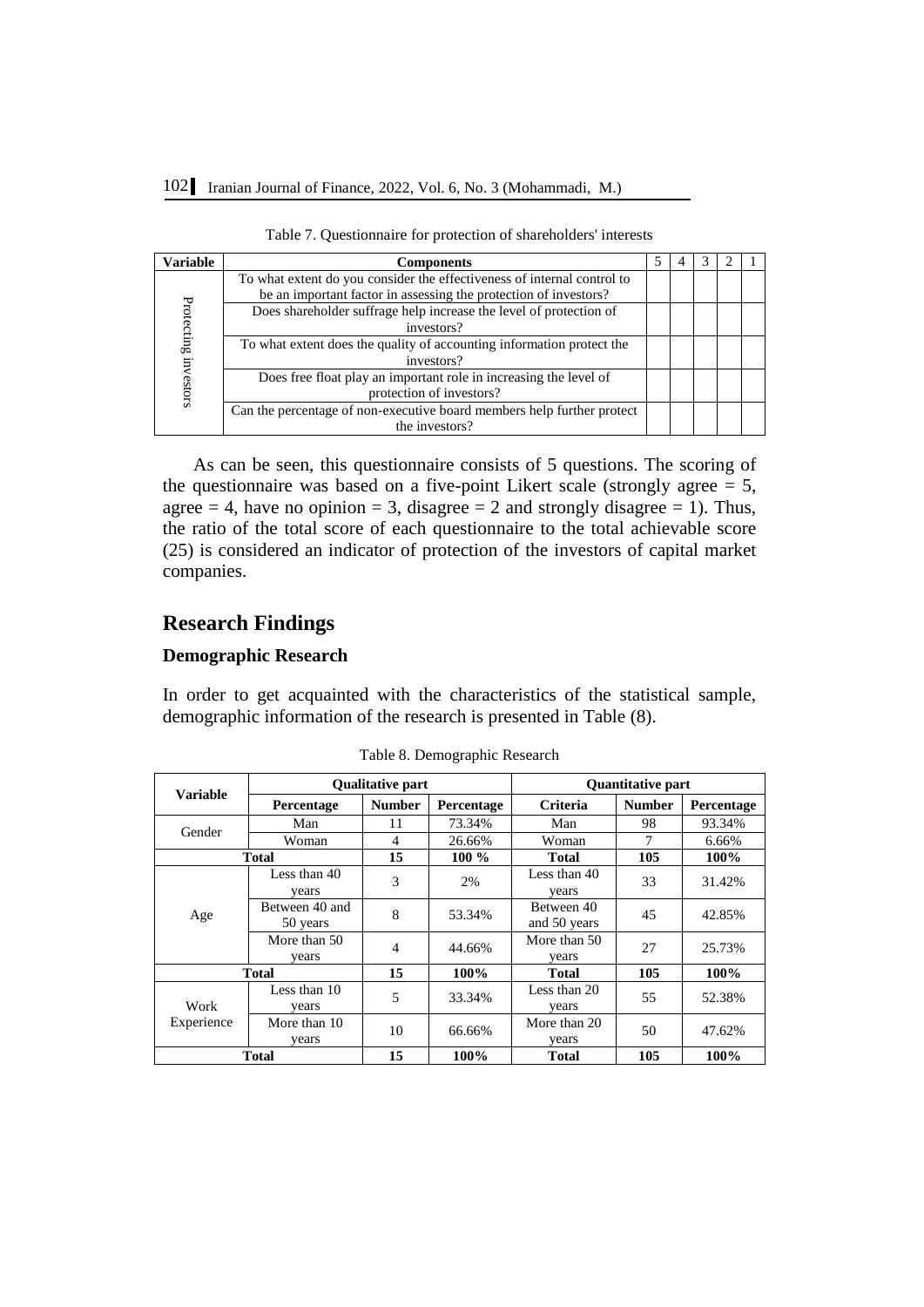As the results of demographic statistics show, out of 15 research experts, 11 men and 4 women participated. It was also found that 2% of the participants in the quality sector were less than 40 years old and the highest frequency was related to the range of 40 to 50 years, which shows 53.34% of the age of the participants. Finally, it was found that 33.34% of the participants had less than 10 years of work experience and 66.66% of them had more than 10 years of work experience. Demographic statistics in a small section conducted with the participation of 105 directors of the Tehran Stock Exchange showed that out of a total of 105 directors of the Tehran Stock Exchange in different layers of the companies surveyed, 93.34% of participants were male and 6.66% were female. It was also found that the highest frequency was related to age equal to 42.85% for the period of 40 to 50 years. Finally, 52.38% of the participants had under 20 years of experience and 47.62% of the participants had more than 20 years of experience.

#### **Descriptive Statistics**

Table (9) shows the descriptive statistics of the tested variables, which include some central indicators and dispersion. As can be seen in this table, the mean and median values related to the protection of stakeholders 'interests at the capital market level are 2.664 and 3, respectively, which indicates the impact of the low level of protection of shareholders' interests. Also, the mean and median managerial ability is 0.0002 and -0.001. On the other hand, it was found that the mean quality of accounting information is equal to 2.904, which medians that the quality of accounting information as one of the criteria for protecting the interests of shareholders is a more effective factor in the Iranian capital market. On the other hand, the highest rate of standard deviation is related to the free float stock variable (1.579). This result indicates that the level of dispersion in terms of the effectiveness of this component in increasing the protection of the interests of stakeholders in the Iranian capital market is higher than other criteria similar to this variable.

|                                              | <b>Variable</b><br>symbol | Mean   | <b>Median</b>  | <b>Minimum</b> | <b>Maximum</b> | <b>Standard</b><br>deviation |
|----------------------------------------------|---------------------------|--------|----------------|----------------|----------------|------------------------------|
| Protecting investors                         | SP                        | 2.664  | 3              |                | 5              | 1.412                        |
| Effectiveness of internal<br>control         | <b>ICE</b>                | 2.504  | 3              |                | 5              | 1.408                        |
| Shareholders' voting rights                  | <b>SVR</b>                | 2.523  | $\overline{c}$ |                | 5              | 1.468                        |
| <b>Ouality of accounting</b><br>information  | AIQ                       | 2.904  | 3              |                | 5              | 1.149                        |
| Free-floating stock                          | <b>FFS</b>                | 2.790  | 3              |                | 5              | 1.579                        |
| Percentage of non-executive<br>board members | Non-BM                    | 2.6    | 3              |                | 5              | 1.497                        |
| Managerial ability                           | MA                        | 0.0002 | $-0.001$       | $-0.159$       | 0.276          | 0.066                        |

Table 9. Descriptive statistics related to research variables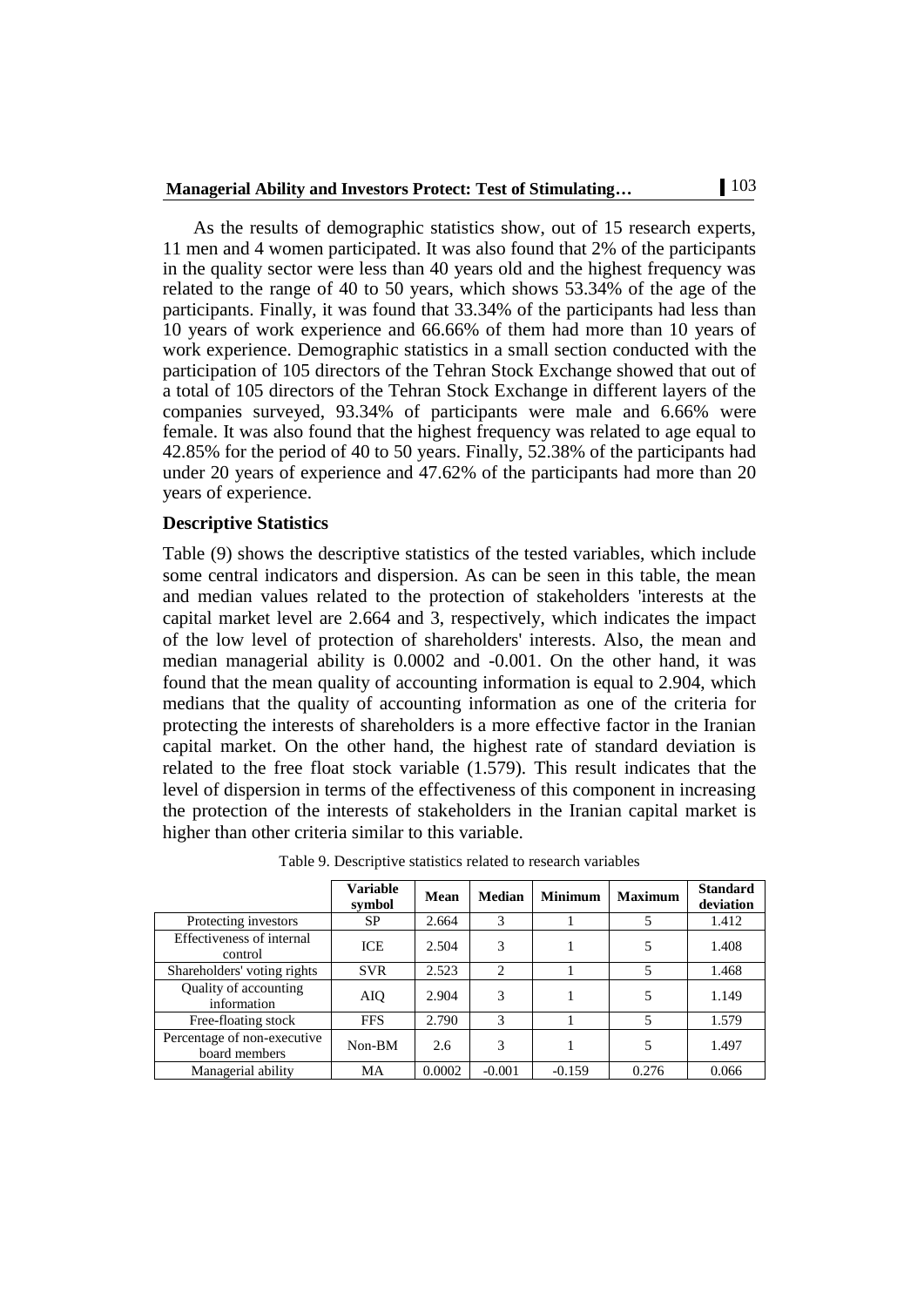### **Inferential analysis**

In the present study, Cronbach's alpha method, which is a kind of internal consistency, was used to assess the reliability of the questionnaires. Typically, the range of Cronbach's alpha coefficient ranges from zero (mediating no positive correlation) to one (mediating complete correlation), and the closer the number is to one, the greater the social pressure anomie questionnaire. As shown in Table (10), an alpha value above 0.7 for the endogenous variable questionnaire, namely social stress anomie, indicates the appropriate reliability used in this study.

| Endogenous variables                      | Cronbach's alpha coefficients |
|-------------------------------------------|-------------------------------|
| Effectiveness of internal control         | 1.00                          |
| Shareholders' voting rights               | 1.00                          |
| Quality of accounting information         | 1.00                          |
| Free-floating stock                       | 1.00                          |
| Percentage of non-executive board members | 1.00                          |
| Protecting investors                      | 0.94                          |

Table 10. Cronbach's alpha coefficient

#### **Fitting of measurement models**

Index reliability, convergent validity and divergent validity were used to measure the fit of the measurement model. They also introduced three criteria to evaluate the validity of structures, which include the validity of each item, the combined reliability (CR) of each structure, and the mean-variance extracted (AVE). Values greater than 0.4 for factor load coefficients, greater than 0.5 for mean-variance extracted (AVE), and greater than 0.7 for combined reliability (CR) indicate appropriate fit of measurement models. The results of these indicators are shown in Table (11).

|  | Table 11. Descriptive Statistics and Results of Confirmatory Factor Analysis (CFA) |
|--|------------------------------------------------------------------------------------|
|  |                                                                                    |

| Concealed<br>variable          | <b>Obvious</b><br>variables | Mean | Standard<br>deviation | Operating load<br>(FL) | <b>AVE</b> | C, R |
|--------------------------------|-----------------------------|------|-----------------------|------------------------|------------|------|
|                                | <b>ICE</b>                  |      |                       | 0.91                   |            |      |
|                                | <b>SVR</b>                  | 2.66 | 1.41                  | 0.93                   |            | 0.97 |
| <b>Protecting</b><br>investors | AIQ<br><b>FFS</b>           |      |                       | 0.95                   | 0.86       |      |
|                                |                             |      |                       | 0.94                   |            |      |
|                                | Non-BM                      |      | 0.91                  |                        |            |      |
| <b>Managerial</b><br>ability   | ADA1                        | 0.40 | 0.46                  | 0.85                   | 1.00       | 1.00 |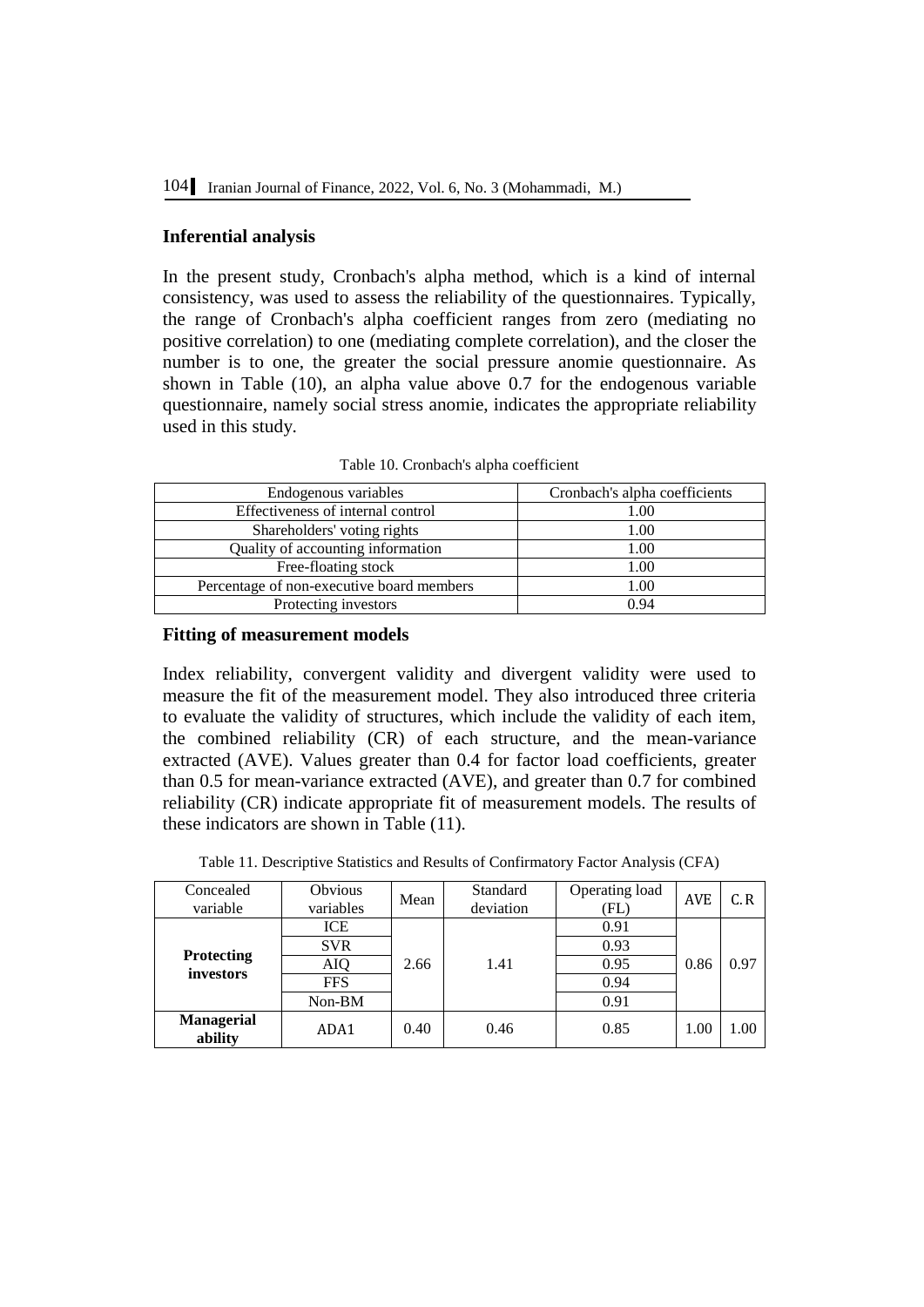After performing the confirmatory factor analysis, the results were shown in Table (11). It was found that all items have a factor load above the criterion of 0.4, the mean-variance extracted above 0.7 and the composite reliability above 0.5, which indicates the appropriateness of this criterion and the appropriate reliability of the measurement models. The acceptable divergence validity of a model indicates that one structure in the model has more interaction with its characteristics than other structures. Divergent validity is at an acceptable level when the AVE for each structure is greater than the common variance between that structure and the other structures in the model. This is checked by a matrix in which the cells of this matrix contain the values of the correlation coefficients between the structures and the square root of the AVE values for each structure. Based on the results of the correlations and the square root of which was placed on the diameter of Table (12), the divergent validity of the model at the structural level can be deduced from the Fornell-Larcker criterion.

|                                                 | Effectiveness<br>of internal<br>control | Shareholders'<br>voting rights | Quality of<br>accounting<br>information | Free<br>float<br>stock | Percentage of<br>non-executive<br>board members | Manage<br>rial<br>ability |
|-------------------------------------------------|-----------------------------------------|--------------------------------|-----------------------------------------|------------------------|-------------------------------------------------|---------------------------|
| <b>Effectiveness</b><br>of internal<br>control  | 1.00                                    |                                |                                         |                        |                                                 |                           |
| Shareholders'<br>voting rights                  | 0.80                                    | 1.00                           |                                         |                        |                                                 |                           |
| Quality of<br>accounting<br>information         | 0.85                                    | 0.83                           | 1.00                                    |                        |                                                 |                           |
| Free float stock                                | 0.83                                    | 0.85                           | 0.90                                    | 1.00                   |                                                 |                           |
| Percentage of<br>non-executive<br>board members | 0.77                                    | 0.83                           | 0.83                                    | 0.80                   | 1.00                                            |                           |
| Managerial<br>ability                           | 0.82                                    | 0.80                           | 0.88                                    | 0.85                   | 0.81                                            | 1.00                      |

Table 12. Correlations between latent variables and AVE values

#### **Structural model evaluation**

After measuring the validity and reliability of the measurement model, the structural model was evaluated through the relationships between latent variables. In the present study, two criteria of coefficient of determination  $(R^2)$ and coefficient of predictive power  $(Q^2)$  have been used.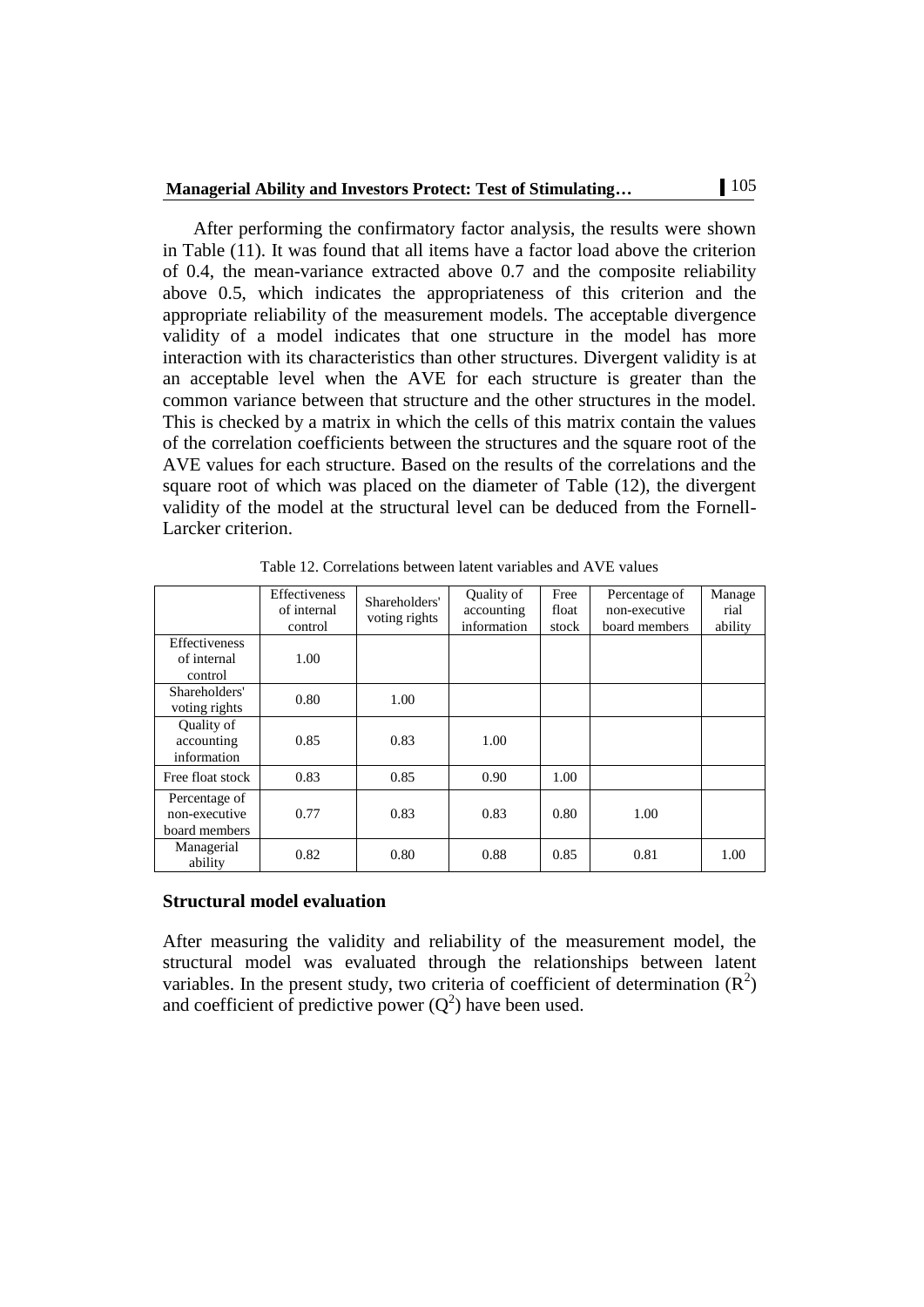# **Determination factor**  $(\mathbf{R}^2)$  **and forecast power factor**  $(\mathbf{Q}^2)$

 $R<sup>2</sup>$  is a measure of the effect of an exogenous variable on an endogenous variable. According to Figure (2), the value of  $R^2$  has been calculated for the endogenous structures of the study, which can confirm the suitability of the structural model. Also, in order to evaluate the predictive power of the model, a criterion called  $Q^2$  was used. According to the results of this criterion in Table (13), it can be concluded that the model has a "strong" predictive power.

Table 13. the values of coefficient of determination (R2) and coefficient of predictive power  $(Q^2)$ 

|                                           | $R^2$ |      |
|-------------------------------------------|-------|------|
| Quality of accounting information         |       | 0.00 |
| Free float stock                          | 0.89  | 0.00 |
| Effectiveness of internal control         | 0.83  | 0.00 |
| Percentage of non-executive board members | 0.82  | 0.00 |
| Protecting investors                      | 0.80  | 0.00 |
| Shareholders' voting rights               | 0.86  | 0.00 |

### **The total fit of the model**

After fitting the measurement and structural part of the present study, in order to control the overall fit of the model, a criterion called Goodness of Fit (GOF) was used. Three values of 0.01, 0.25 and 0.36 were introduced as weak, medium and strong values. This criterion is calculated through Equation (3):

 $GOF = \sqrt{\overline{Communalities} \times \overline{R^2}}$  (3)

(Communalities) is obtained from the mean of the common values of the latent variables of the research.

| Concealed variables                          | Communality | $R^2$ | Communality | $R^2$ | GOF  |
|----------------------------------------------|-------------|-------|-------------|-------|------|
| Quality of accounting information            | 1.00        | 0.90  |             |       |      |
| Free float stock                             | 1.00        | 0.89  |             |       |      |
| Effectiveness of internal control            | 1.00        | 0.83  |             |       |      |
| Managerial ability                           | 1.00        |       | 0.98        | 0.85  | 0.91 |
| Percentage of non-executive board<br>members | 1.00        | 0.82  |             |       |      |
| Protecting investors                         | 1.00        | 0.80  |             |       |      |
| Shareholders' voting rights                  | 1.00        | 0.86  |             |       |      |

Table 14. Results of fitting the general model of research variables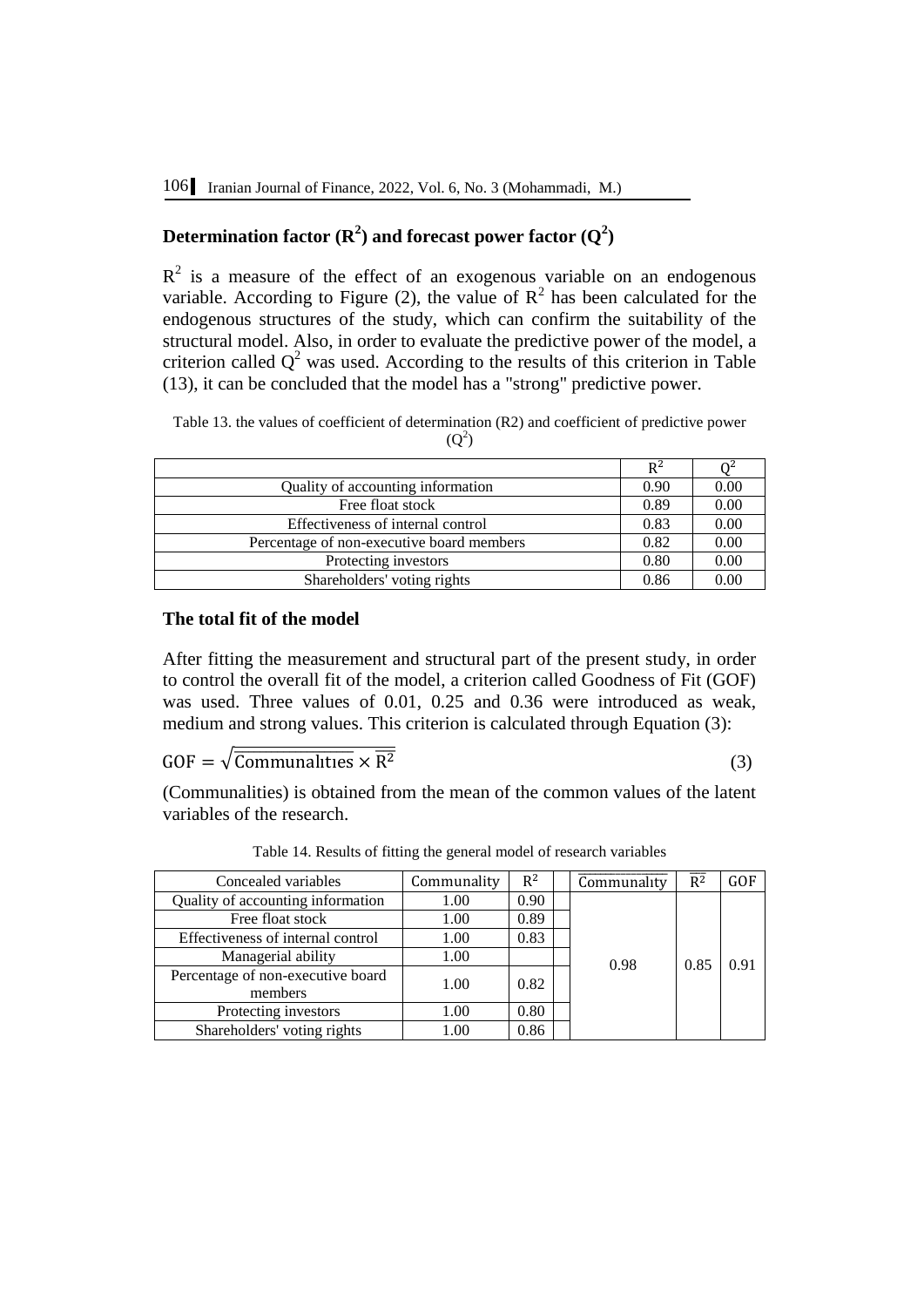Given that the GOF criterion is 0.91, the overall fit of the model is confirmed as "strong".

#### **Research hypothesis test results**

After examining the fit of the measurement models and the structural model and having a suitable fit of the models and according to Figures (2) and (3), the research hypotheses were examined and tested. In the following, the results of significant coefficients for each hypothesis, standardized coefficients of paths related to each hypothesis and the results of hypothesis testing at the 95% confidence level are presented in Table (15).



Figure 4. Conceptual model of research in standard mode



Figure 5. Conceptual model of research with significant coefficients (T-values)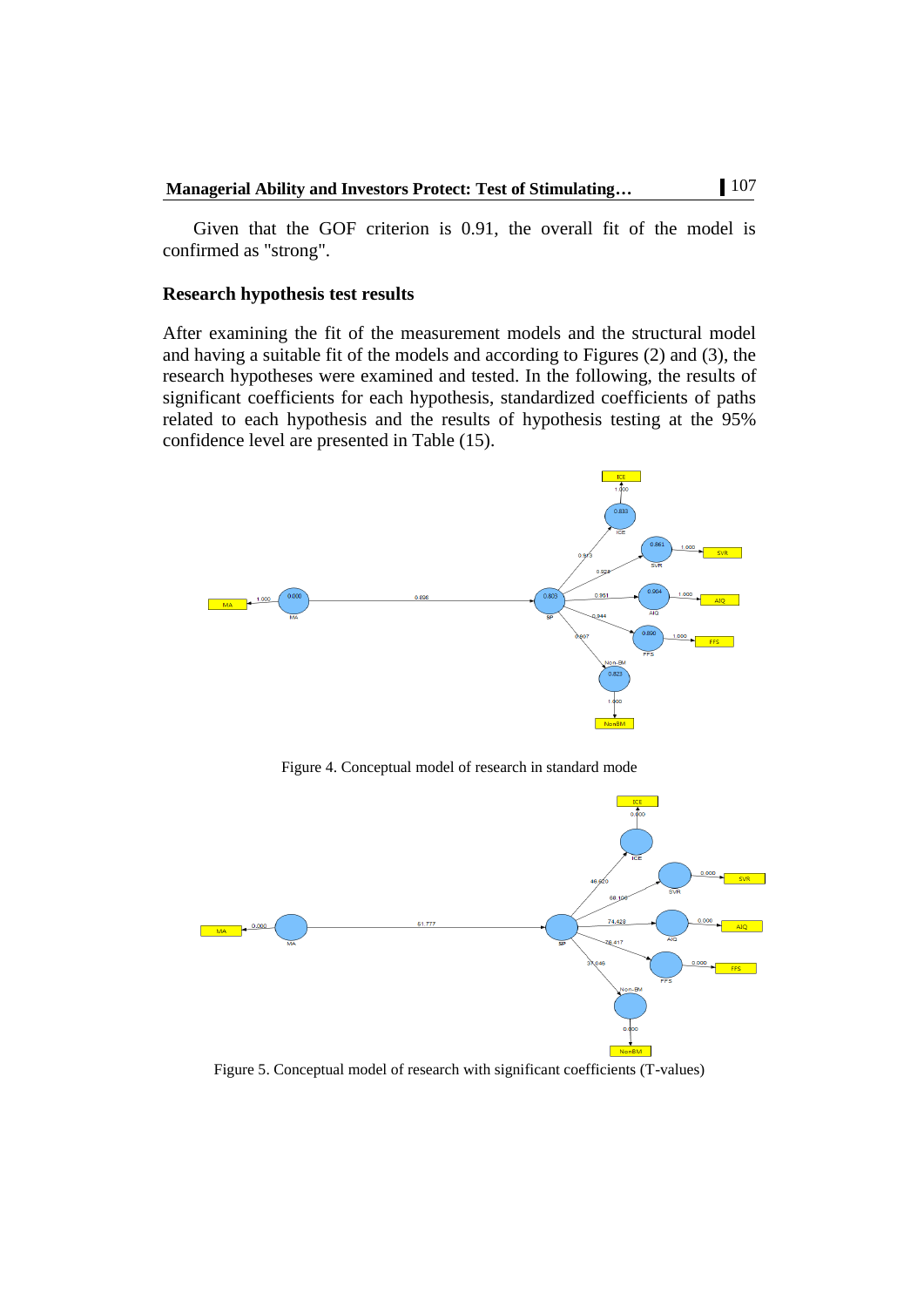| Route                                                        | Path<br>coefficient | statistic | Hypothesis test<br>result |
|--------------------------------------------------------------|---------------------|-----------|---------------------------|
| Managerial ability $\rightarrow$ Protecting the<br>investors | 0.89                | 51.77     | Accept the<br>hypothesis  |

Table 15. Test of research hypotheses

The significance coefficients of the variables are expressed in Figure (5) and Table (15). Given that the significant coefficients of the variables are greater than the absolute value of 1.96, the hypotheses are confirmed.

# **Conclusion**

Since organizations will face increasingly competitive challenges in the future and to manage these challenges need more competent and effective managers, more talented managers will be more important in organizations day by day (Moazeni and Badavar Nahandi, 2016). Organizations today are well aware that to succeed in a complex global economy as well as to survive in the business environment, need to have the best managerial talents to increase the level of trust and confidence of shareholders and investors. On the other hand, highly capable managers have a better understanding of the internal and external situation of the company, and this, in addition to better quality estimates created by their knowledge and understanding, helps companies to identify profitable projects by investing in them, they also improve operating cash flows and ultimately the final value of cash (Chang et al., 2010).

The purpose of this study is to examine the ability to manage and protect the interests of shareholders based on the development of the theory of the devil's lawyer. Based on the research results, it was found that managerial ability has a positive effect on protecting the interests of shareholders. In fact, the existence of managerial competencies because it develops functions based on managerial competence and managers based on performance characteristics try to achieve the best result for the company, will increase the level of protection of shareholders' interests, and in this case, by reducing the representation cost gap between the company and shareholders, the disclosed information from higher information symmetry for decision making Have shareholders.

The strategic structure of companies is able to use the technique of the devil's advocate as one of the effective approaches in organizational decision making to stimulate managerial ability to respond to each decision made and to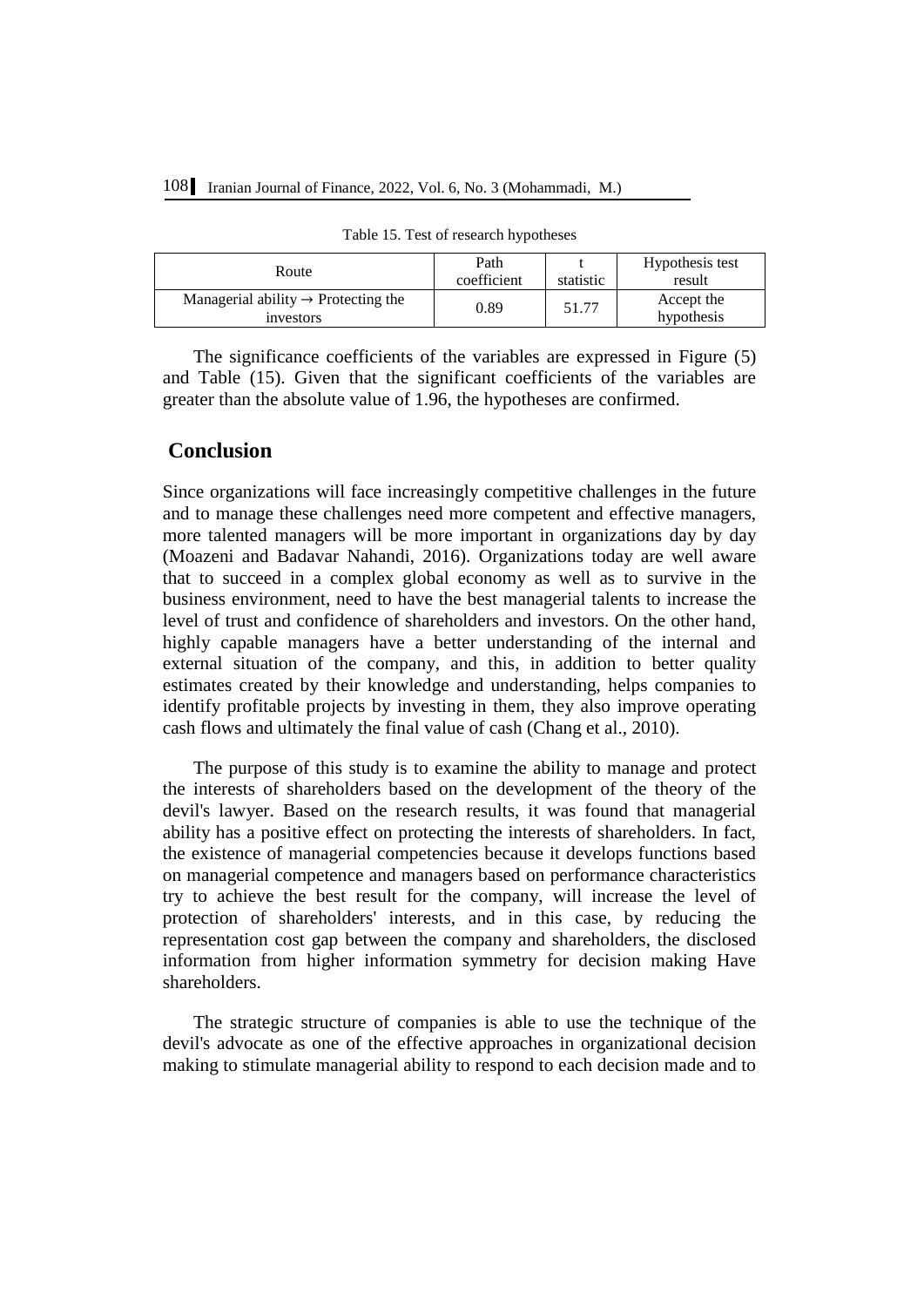promote a level of accountability for its actions, by providing incentives for conflicting debates to reach an effective decision, due to the existence of information transparency and coherent structures Transparent performance characteristics of companies increase the protection of shareholders' interests. In fact, the devil's advocate technique helps to create positive conflicts in decision-making processes and achieve priorities. Because managers, in an effort to defend their performance, submit their estimates and estimates for investment plans or profit-sharing policies, etc. to the board as an upstream regulatory body, so that shareholders can understand the transparent characteristics of the company in financial operations.

And decision-makers, have more pervasive trust in the company and are more willing to invest in such companies. In other words, the high ability created in managers due to creating positive conflicts based on the technique of defending the devil will lead to reducing the ambiguity of companies in disclosure and financial performance, because the existence of managers' sensitivities to create information symmetry and increase agency costs under the influence of corporate governance oversight, increase and try to use the capabilities of shareholder and investor decision-making capabilities Increase the protection of shareholders' interests. The result obtained by Martins's research (2019); Hermalin and Weisbach (2017); Ge and Kim (2014) and Badavar Nhandi and Heshmat (2018) correspond. Based on the obtained results, it is suggested that, firstly, to improve the level of financial transparency, by supporting research in this field, the criteria affecting nondisclosure of financial statements are identified both from the internal and psychological characteristics of managers and from the structural dimension of companies.

Help reduce information asymmetry and agency costs by implementing policies and programs and formulating comprehensive oversight strategies. In this regard, companies should rely on legal requirements to require companies to disclose in a timely manner in order to increase social responsibilities to the market and shareholders in order to strengthen their decision-making capabilities. In fact, reducing company ambiguity in order to promote the protection of shareholders' interests due to the good performance of managers, helps shareholders and financial analysts to have a better valuation of the company than other companies. And increase the stock prices of companies by efficiently providing information. Finally, it is suggested that companies use theoretical methods to promote behaviors that play a positive role in managerial functions, such as the technique of the Devil's Advocate, to pursue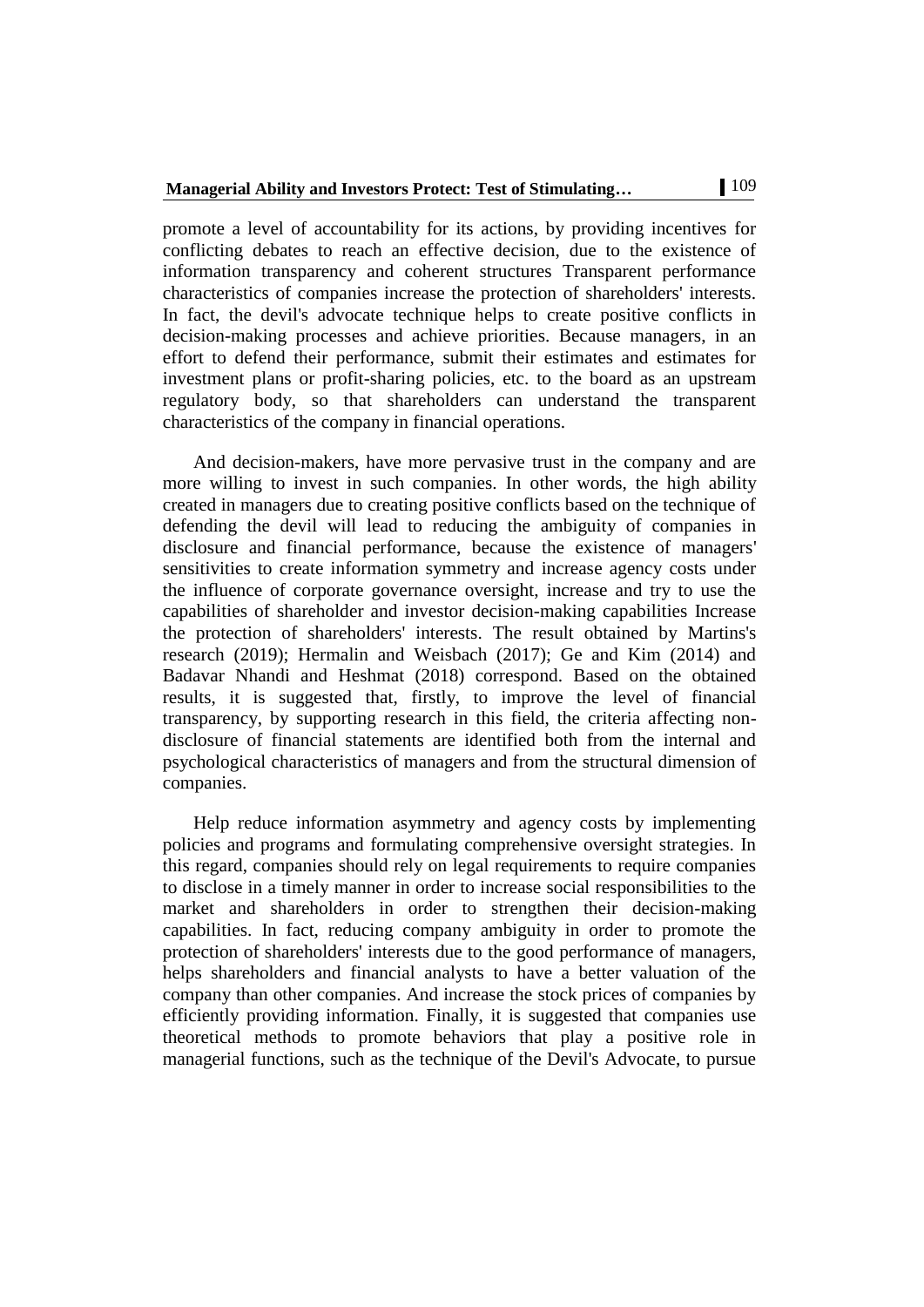further development practices for the future, and by investing in projects with net present positive value help develop more companies and reduce financial constraints, in this way, the value of cash for shareholders is strengthened. Therefore, the structure of the corporate governance system should try to hire more qualified managers by setting appropriate criteria. Because the CEO's capabilities, while reducing agency costs, will lead to the development of companies' future policies and strategies in line with the goal of maximizing shareholder wealth

### **Declaration of Conflicting Interests**

The authors declared no potential conflicts of interest concerning the research, authorship and, or publication of this article.

### **Funding**

The authors received no financial support for the research, authorship and, or publication of this article.

### **References**

- Aghaei, M., Hassani, H. (2014). Study of the Effect of Managers' Personal Incentives and Corporate Governance Variables on Costs Stickiness in Companies Listed in Tehran Stock Exchange. Journal of Financial Accounting Research, 6(4): 109-128. (In Persian)
- Ajina, A., Sougne, D., Lakhal, F. (2015). Corporate disclosures, information asymmetry and stock-market liquidity in France, Journal of Applied Business Research, 31(4): 1223.
- Akhtar, T., Tareq, M, A., Rashid, K. (2021). The role of shareholders and creditors' rights in affecting cash holdings and firm value: A recent evidence from ASEAN, International Journal of Finance & Economics, https://doi.org/10.1002/ijfe.2457
- Altaf, N. and Shah, F.A. (2018). Ownership concentration and firm performance in Indian firms: does investor protection quality matter? Journal of Indian Business Research, 10(1): 33-52. https://doi.org/10.1108/JIBR-01-2017-0009
- Andreou, P.C., Karasamani, I., Louca, C., Ehrlich, D. (2017). The impact of managerial ability on crisis-period corporate investment. Journal of Business Research, 79(3): 107-122.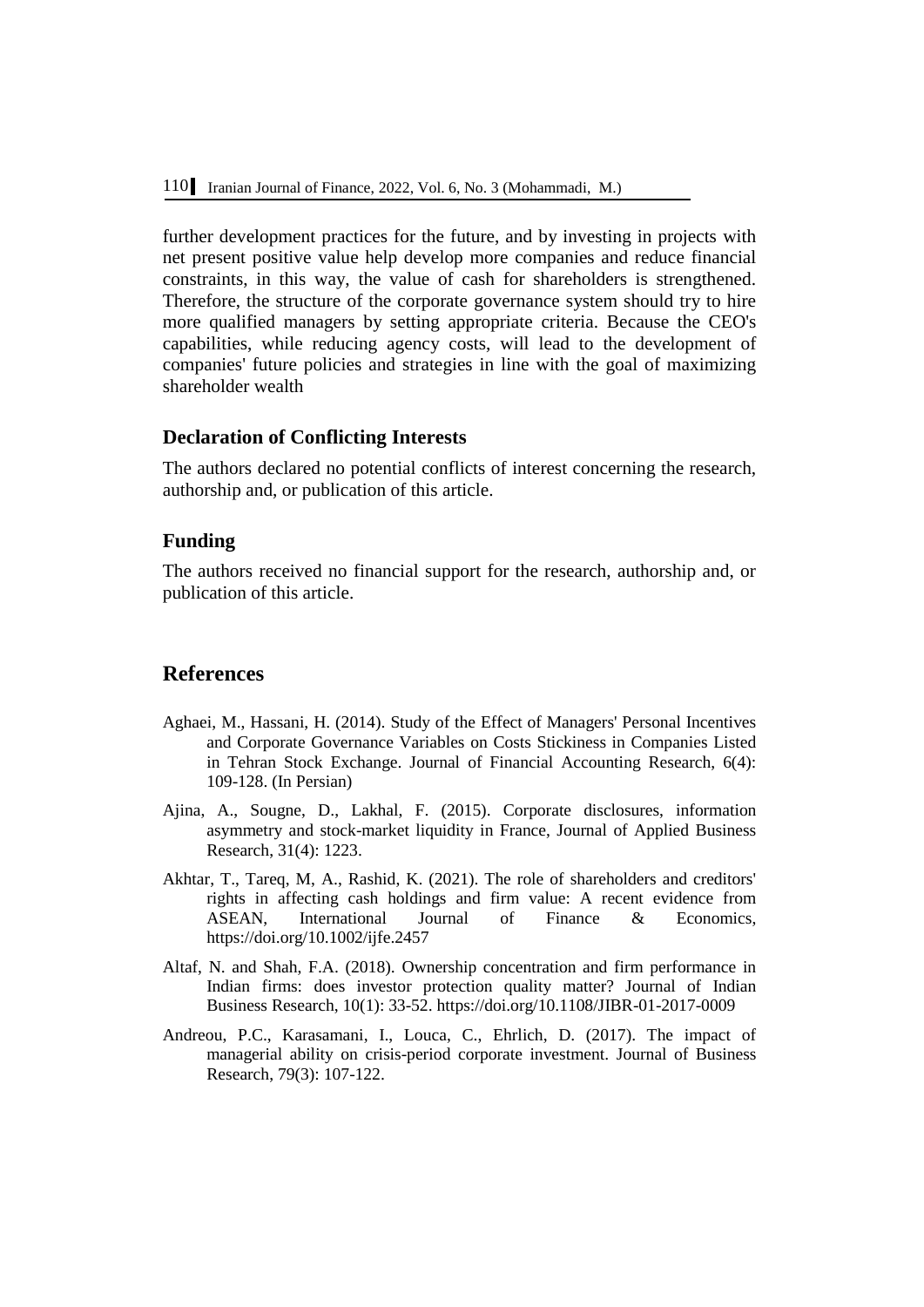- Badavar Nahandi, Y., Heshmat, N. (2018). The Impact of Corporate Governance's Mechanisms on the Relationship of Managerial Ability and Created Shareholders Value. Management Accounting, 11(38), 93-108. (In Persian)
- Baik, B., Farber, D., & Lee, S. (2011). CEO ability and management earnings forecasts. Contemporary Accounting Research, 28(5), 1645–1668.
- Banker, R. D., Darrough, M. N., Huang, R., & Plehn-Dujowich, J. M. (2012). The relation between CEO compensation and past performance. Accounting Review, 88(1), 1–30.
- Bodaghi, H., Valiyan, H., Mortazaviyan, S., Vaseyee charmahali, M. (2020). The effect of CEO Managerial Ability on Marginal Value of Cash and Corporate Opacity of Companies Listed on Tehran Stock Exchange. Financial Management Strategy,  $10(2)$ : 65-89. Management Strategy,  $10(2)$ : 65-89. https://doi.org/10.22051/jfm.2019.21610.1752 (In Persian).
- Brada, J, C., Drabek, Z., Iwaaki, I. (2020). Does Investor Protection Increase Foreign Direct Investment? A Meta‐Analysis, Journal of Economic Surveys, 35(1): 34- 70. https://doi.org/10.1111/joes.12392
- Bradley, W. and Sun, L. (2021). Managerial ability and fair value accounting: evidence from nonfinancial firms, Journal of Financial Reporting and Accounting, https://doi.org/10.1108/JFRA-08-2020-0229
- Carter, M. E., Franco, F., & Tuna, I. (2010). Premium pay for executive talent: An empirical analysis. Working paper. Boston College.
- Chang, Y. Y., Dasgupta, S., & Hilary, G. (2010). CEO ability, pay, and firm performance. Management Science, 56(10), 1633–1652.
- Chemmanur, T.J., Paeglis, I. (2005). Management quality, certification, and initial public offerings. Journal of Financial Economics, 76(2): 331-368.
- Chen, J. and Chen, J. (2020). Does managerial ability affect the quality of environmental financial disclosure? Sustainability Accounting, Management and Policy Journal, 11(6): 1055-1073. https://doi.org/10.1108/SAMPJ-09-2018- 0248
- Demerjian, P., Lev, B., & McVay, S. (2012). Quantifying managerial ability: A new measure and validity tests. Management Science, 58(7), 1229–1248.
- Demerjian, P., Lev, B., Lewis, M. F., & McVay, S. (2013). Managerial ability and earnings quality. The Accounting Review, 88(2), 463–498
- Demerjian, P.L., Lewis, B.M., Mcvay, S.E. (2013). Managerial ability and earning quality. The Accounting Review, 88(2): 463-498.
- Ebrahimi, Kazem., Bahrami Nasab, Ali., Baghian, Javad. (2017). The effect of audit quality and observance of shareholders' rights on the possibility of fraudulent reporting, Auditing Knowledge, 17(69): 125-149. (In Persian)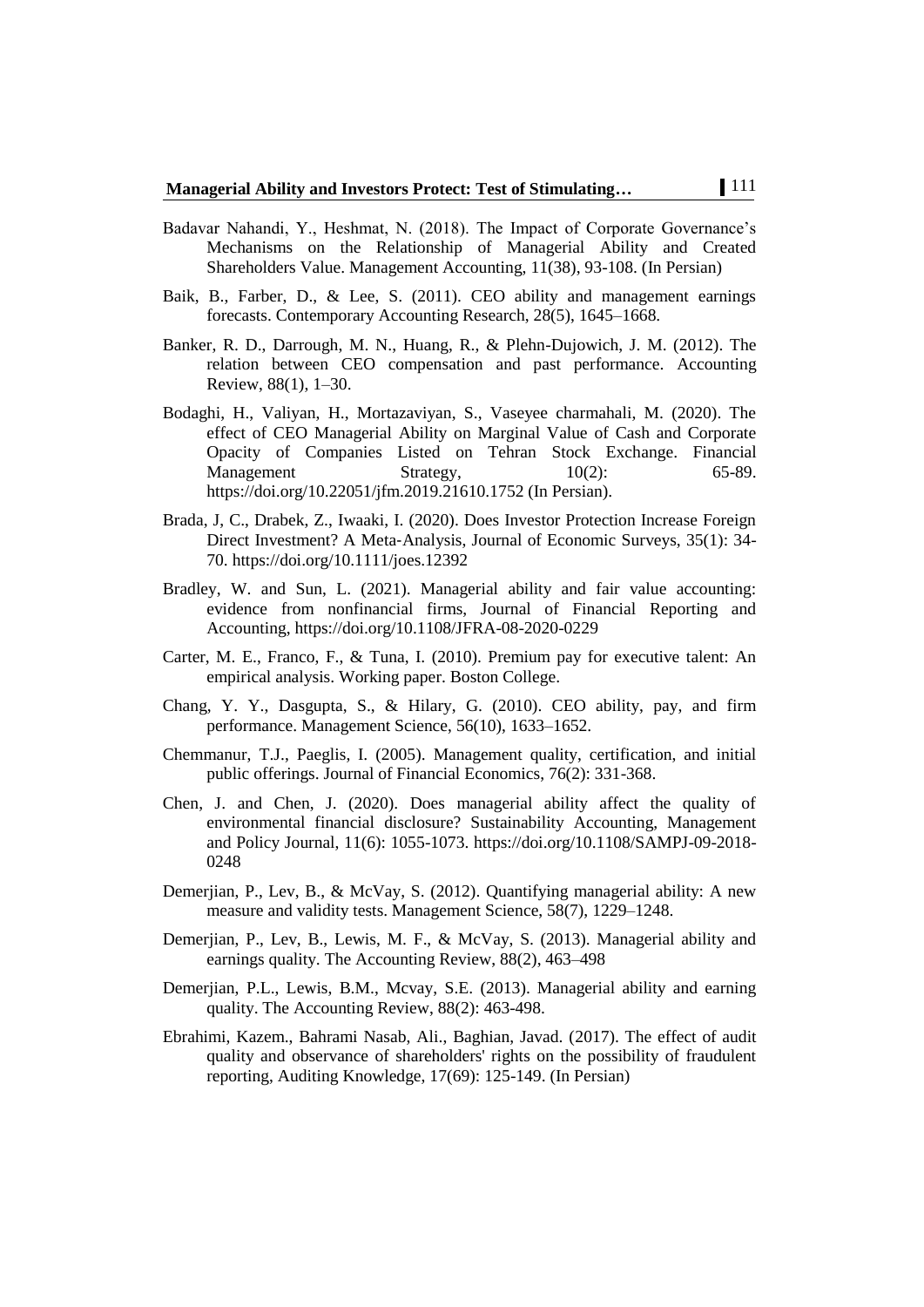- Foroghi, D., Sakiani, A. (2016). Managerial Ability, Investment Efficiency and Financial Reporting Quality. Empirical Research in Accounting, 6(3): 63-90. (In Persian)
- Francis, J., Huang, A., Rajgopal, S., & Zang, A. Y. (2008). CEO reputation and earnings quality. Contemporary Accounting Research, 25(1), 109–147.
- Gan, H., Park M, S. (2018). CEO managerial ability and the marginal value of cash, Advances in Accounting, 38; 126–135.
- Garcia-Sanchez, I, M., Martínez‐Ferrero, J., Garcia‐Benau, M, A. (2018). Integrated reporting: The mediating role of the board of directors and investor protection on managerial discretion in munificent environments, Corporate Social Responsibility and Environmental Management, 26(1): 29-45. <https://doi.org/10.1002/csr.1655>
- Ge, W., Kim, J, B. (2014). Boards, takeover protection, and real earnings management, Review of Quantitative Finance and Accounting, 43(3): 651-682. <https://doi.org/10.1007/s11156-013-0388-2>
- Ghelich, V. (2020). Rights of Stakeholders in the Depository Operations of the Interest-Free Banking System from the Perspective of Corporate Governance, Quarterly Journal of Financial and Economic Policies, 8(30): 171-205. (In Persian)
- Gholmohammadi Shooraki, M., Pourhaidari, O. (2016). The Impact of Stakeholder Management on Firm Performance. Applied Research in Financial Reporting, 5(1): 25-50. (In Persian)
- Goodman, T. H., Neamtiu, M., Shroff, N., & White, H. D. (2013). Management forecast quality and capital investment decisions. The Accounting Review, 89(1), 331–365.
- Haidar, J, I. (2009). Investor protection and economic growth, Economics Letters, 103(1): 1-4
- Hasan, M.M. (2017). Managerial ability, annual report readability and disclosure tone.
- Hermalin, B, E., Weisbach, M, S. (2017). Assessing Managerial Ability: Implications for Corporate Governance, NBER Working Paper. <https://ssrn.com/abstract=2912094>
- Huang, F., Sun, L., Chen, J. and Wu, C. (2020). IPO information acquisition and investor protection: A study based on sophisticated investor questionnaires, Nankai Business Review International, 11(4): 569-596. <https://doi.org/10.1108/NBRI-01-2020-0006>
- Jabbarzadeh Kangarluie, S., radi, Y. (2019). Investigating the Impact of Managerial Capacity on Corporate Transparency, Emphasizing the Moderation of Weaknesses in Internal Controls in Companies Acquired in Tehran Stock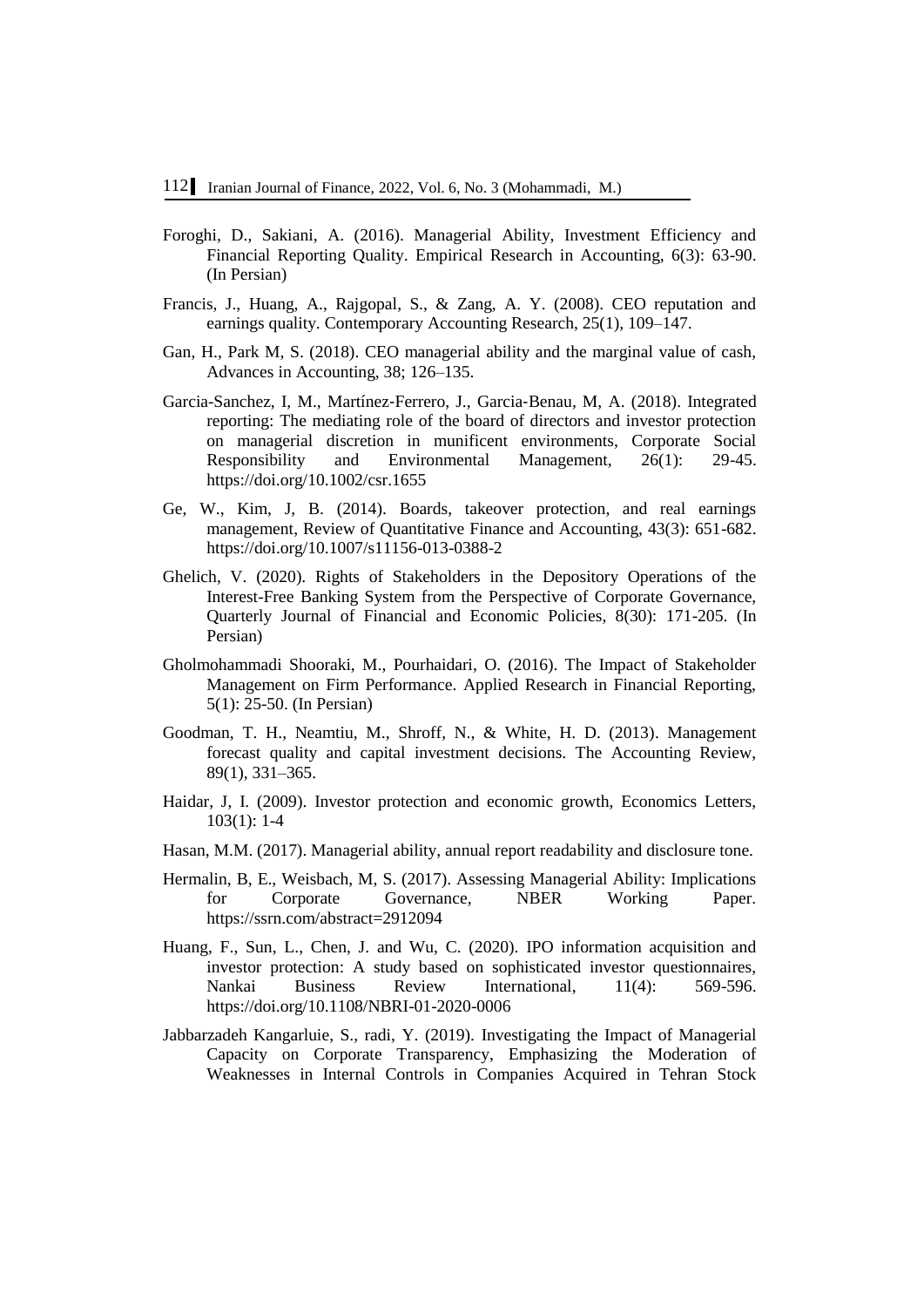Exchange. Journal of Financial Accounting Research, 11(1): 55-80. (In Persian)

- Jalili, S., Masoumpur, Y. (2018). The Effect of Internal Property and Ownership Rights on Earnings Management. Accounting and Auditing Research, 10(37): 163-180. (In Persian)
- Junker, S., Pommer, M., Traut-Mattausch, E. (2020). The impact of cognitivebehavioural stress management coaching on changes in cognitive appraisal and the stress response: a field experiment, coaching: An International Journal of Theory, Research and Practice,<https://doi.org/10.1080/17521882.2020.1831563>
- Kharouf, H., Lund, D.J., Krallman, A. and Pullig, C. (2020). A signaling theory approach to relationship recovery, European Journal of Marketing, 54(9): 2139- 2170[. https://doi.org/10.1108/EJM-10-2019-0751](https://doi.org/10.1108/EJM-10-2019-0751)
- Komijani, A., Habibsoheily, H. (2012). Analysis of The role of protecting shareholders' rights in expanding the stock market in selected developing countries. Journal of Applied Economics Studies in Iran, 1(1): 41-62. (In Persian)
- Kreilkamp, N., Schmidt, M. and Wöhrmann, A. (2020). Debiasing as a powerful management accounting tool? Evidence from German firms, Journal of Accounting & Organizational Change, [https://doi.org/10.1108/JAOC-12-2019-](https://doi.org/10.1108/JAOC-12-2019-0122) [0122](https://doi.org/10.1108/JAOC-12-2019-0122)
- Krishnan, G. V., & Wang, C. (2015). The relation between managerial ability and audit fees and going concern opinions. Auditing: A Journal of Practice & Theory, 34(3), 139–160.
- London, M. (2010). Understanding social advocacy: An integrative model of motivation, strategy, and persistence in support of corporate social responsibility and social entrepreneurship, Journal of Management Development, 29(3): 224-245.<https://doi.org/10.1108/02621711011025768>
- Martins, H, C. (2019). Investor protection, managerial entrenchment, and cash holdings: Cross-country evidence, International Finance, 22(3): 422-438. <https://doi.org/10.1111/infi.12343>
- Mehrani, K., Nazari, H., Ghasemi Fard, M. (2020). Managerial Ability and Financial Reporting Timeliness, 12(1): 323-351. (In Persian)
- Milbourn, T. T. (2003). CEO reputation and stock-based compensation. Journal of Financial Economics, 68, 233–262.
- Mirzayee, S., Abdoli, M., Koushki jahromi, A. (2020). Financial reporting language Bad on Aggressive Financial Reporting Investor protection. Empirical Studies in Financial Accounting, 16(65): 109-138. (In Persian)
- Moazeni, B., Badavar Nahandi, Y. (2017). The Relationship between Managerial talent, Investment Efficiency and Stock Price Crash Risk. The Journal of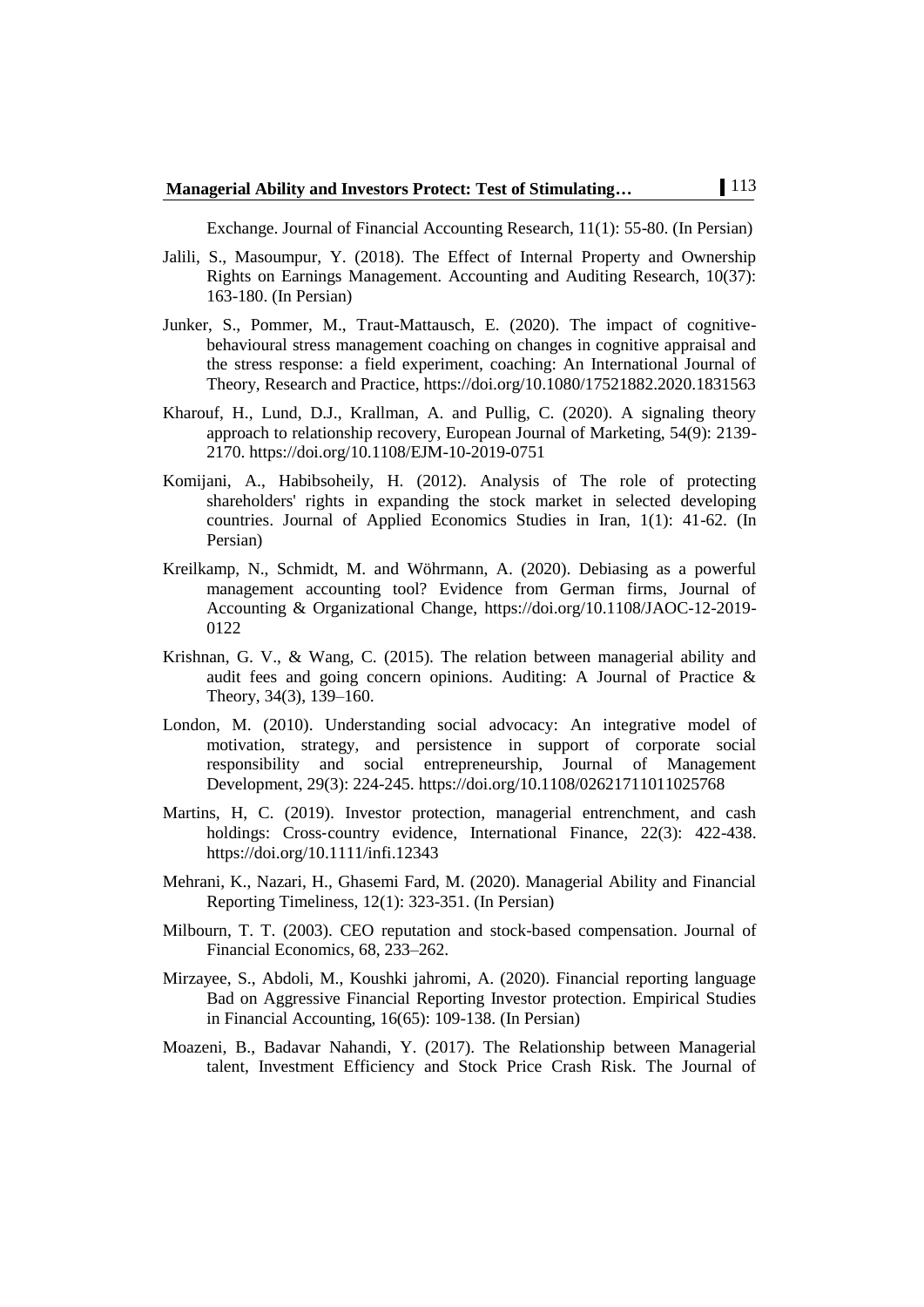Productivity Management, 10(39): 247-280. (In Persian)

- Nazaripour, M., Maghsoudpour, S. (2020). The effect of political communication on the relationship between management ability and fraudulent financial reporting, Accounting Knowledge, 11(2): 169-207. (In Persian)
- Ortiz, M., Carney, M., Duran, P., Braun, M., Riutort, J. (2021). Inheritance tax, shareholder protection, and the market value of family firms: A cross-country analysis, Global Strategy Journal,<https://doi.org/10.1002/gsj.1394>
- Parisi, F., Mathur, I., Nail, L. (2014). Minority Stockholders' Protection in a New Corporate Control Law: Market Implications in an Emerging Economy, Emerging Markets Finance and Trade, 45(6): 4-19. <https://doi.org/10.2753/REE1540-496X450601>
- Porseyed, S., Sohrabi, L. (2017). Prerequisites for improving Iran's corporate governance system, with an emphasis on World Bank's protecting minority investors index. Iranian Journal of Trade Studies, 21(81): 57-96. (In Persian)
- Rajgopal, S., Shevlin, T., & Zamora, V. (2006). CEOs' outside employment opportunities and the lack of relative performance evaluation in compensation contracts. Journal of Finance, 61(4), 1813–1844.
- Rashidi, M. (2020). The Role of Managers' Ability to Modify Credit Conditions and Reduce Share Returns spread. Journal of Asset Management and Financing, 8(3): 123-139. (In Persian)
- Schwenk, Ch, R. (1984). Devil's Advocacy in Managerial Decision Making, Journal of Management Studies, 21(2): 153-168. [https://doi.org/10.1111/j.1467-](https://doi.org/10.1111/j.1467-6486.1984.tb00229.x) [6486.1984.tb00229.x](https://doi.org/10.1111/j.1467-6486.1984.tb00229.x)
- Setayesh, M., Karimipoor, I. (2020). Investigating the Relationship between Managerial Personality Characteristics and Dividend Policy. Journal of Knowledge Accounting, 11(4): 149-170. (In Persian)
- Shafizadeh, Bahareh., Hosseini, Seyed Ali., Rahmani, Ali., Soltani, Mohammad. (2018). The Role of Financial Reporting, Transparency, and Corporate Governance in Protecting Investors' Rights, Securities Quarterly, 11(42): 74-95. (In Persian)
- Su, Z., Alexiou, C. (2019). Equity incentive schemes, investor protection and corporate performance: Evidence from China, China Finance Review International, 10(3): 297-322[. https://doi.org/10.1108/CFRI-07-2019-0091](https://doi.org/10.1108/CFRI-07-2019-0091)
- Suzuki, Y. (2019). A contract theory analysis to fiscal relations between the central and local governments in China, Economic and Political Studies, 7(3): 281-313. <https://doi.org/10.1080/20954816.2019.1633822>
- Valeau, P, J., Paillé, P. (2019). The management of professional employees: linking progressive HRM practices, cognitive orientations and organizational